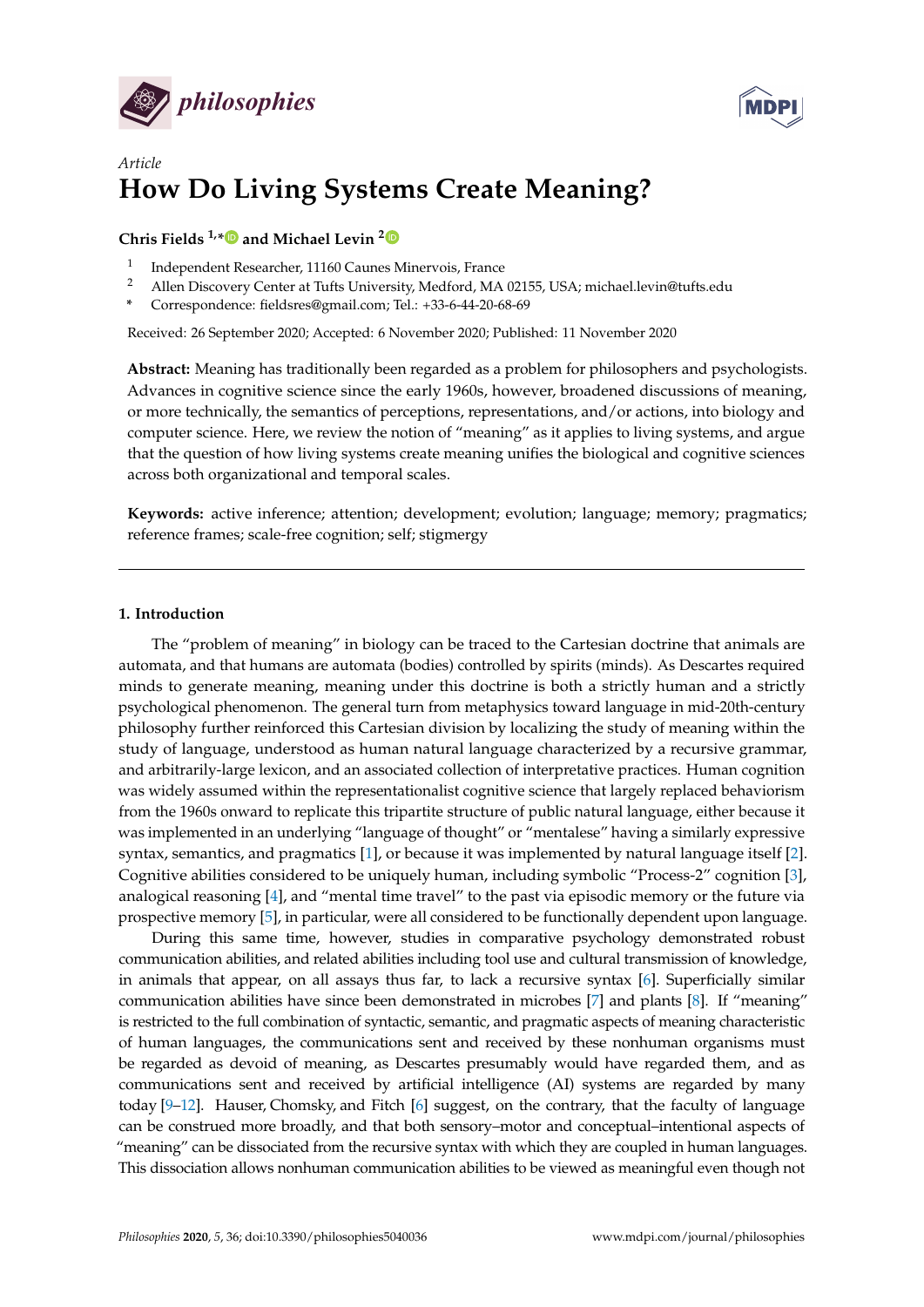"grammatical" in the sense of having a compositional semantics enabled by a recursive syntax [\[13](#page-16-0)[–15\]](#page-16-1). It is this broader, non-Cartesian conception of meaning with which we will be concerned in what follows.

Opposition to Cartesian assumptions and to human-like, grammatical language as paradigmatic in cognitive science has coalesced over the past three decades into the embodied-embedded-enactive-extended cognition (4E; see [\[16\]](#page-16-2) for an overview) and biosemiotic (see [\[17\]](#page-16-3) for an overview) movements. Both take considerable inspiration from Maturana and Varela's theories of autopoesis [\[18\]](#page-16-4) and embodiment [\[19\]](#page-16-5), and both are broadly consistent with cognition being a fundamental characteristic of living systems [\[14](#page-16-6)[,15,](#page-16-1)[20–](#page-16-7)[24\]](#page-16-8). There is, however, considerable variation among non-Cartesian conceptions of meaning. Following Gibson [\[25\]](#page-16-9), ecological realists locate meanings in the organism- or species-specific environment, where they have an effectively nomological function [\[26,](#page-16-10)[27\]](#page-16-11). "Radical" embodied cognition locates meanings in the structure and dynamic capabilities of the body [\[28\]](#page-16-12), while enactive cognition locates meanings in the organism's inclination and ability to act on the environment [\[29\]](#page-16-13); in both cases, meanings characterize structural and functional, but in most cases explicitly non-representational, capacities of an embodied system (see also [\[30,](#page-16-14)[31\]](#page-16-15) for reviews of these approaches from an AI/robotics perspective, see [\[32\]](#page-16-16) for a dynamical-systems approach, and see [\[33\]](#page-16-17) for a 4E approach that can be interpreted representationally). Biosemiotic approaches are, in contrast, concerned with physically implemented representations ("signs") that carrying meaning at one or more scales of biological organization.

Despite their differences, both Cartesian and non-Cartesian approaches to cognition generally localize meaning to individual organisms. Even culturally shared meanings, e.g., the particular syntactic markers, word meanings, and pragmatics shared by competant users of some particular human natural language, are assumed to be individually comprehended by every member of the language-using community. Such meanings are generally acknowledged to have a developmental history, typically involving learning in a community context, but outside of evolutionary psychology, they are seldom considered to have significant evolutionary histories. This focus on the individual and on learning is understandable from the perspective of (narrowly-construed) language and its pervasive influence on 20th-century thought. While the question of how the human language system, specifically its syntactic components [\[34\]](#page-16-18), evolved is of theoretical interest, it is hard to imagine how individual, conventionalized word meanings, e.g., "<cat> means cat" could have significant evolutionary histories.

In contrast to this focus on individuals and learning, we advance in this paper a deeply evolutionary approach to meanings and suggest, consonant with the theme of this Special Issue, that the construction of meanings presents a common and pressing question for all disciplines in the Life Sciences. We focus, in particular, on three questions that are foundational to the study of meaning:

- 1. How do living systems distinguish between components of their environments, considering some to be "objects" worthy of attention and others to be "background" that is safely ignored?
- 2. How do living systems switch their attentional focus from one object to another?
- 3. How do living systems create and maintain memories of past events, including past perceptions and actions?

These questions all presuppose an answer to a fourth question:

4. How do living systems reference their perceptions, actions, and memories to themselves?

We use the term "living system" instead of "organism" in formulating these questions to emphasize their generality: we ask these questions of living systems at all scales, from signal transduction pathways within individual cells to communities, ecosystems, and extended evolutionary lineages. In addressing these questions, we build on our previous work on memory in biological systems [\[35\]](#page-16-19) and on evolution and development as informational processes operating on multiple scales [\[36](#page-16-20)[,37\]](#page-16-21).

In what follows, we address these questions in turn, reviewing in each case both theoretical considerations and empirical results for systems at organizational scales ranging from molecular interaction networks to the evolutionary history of the biosphere as a whole, and time scales ranging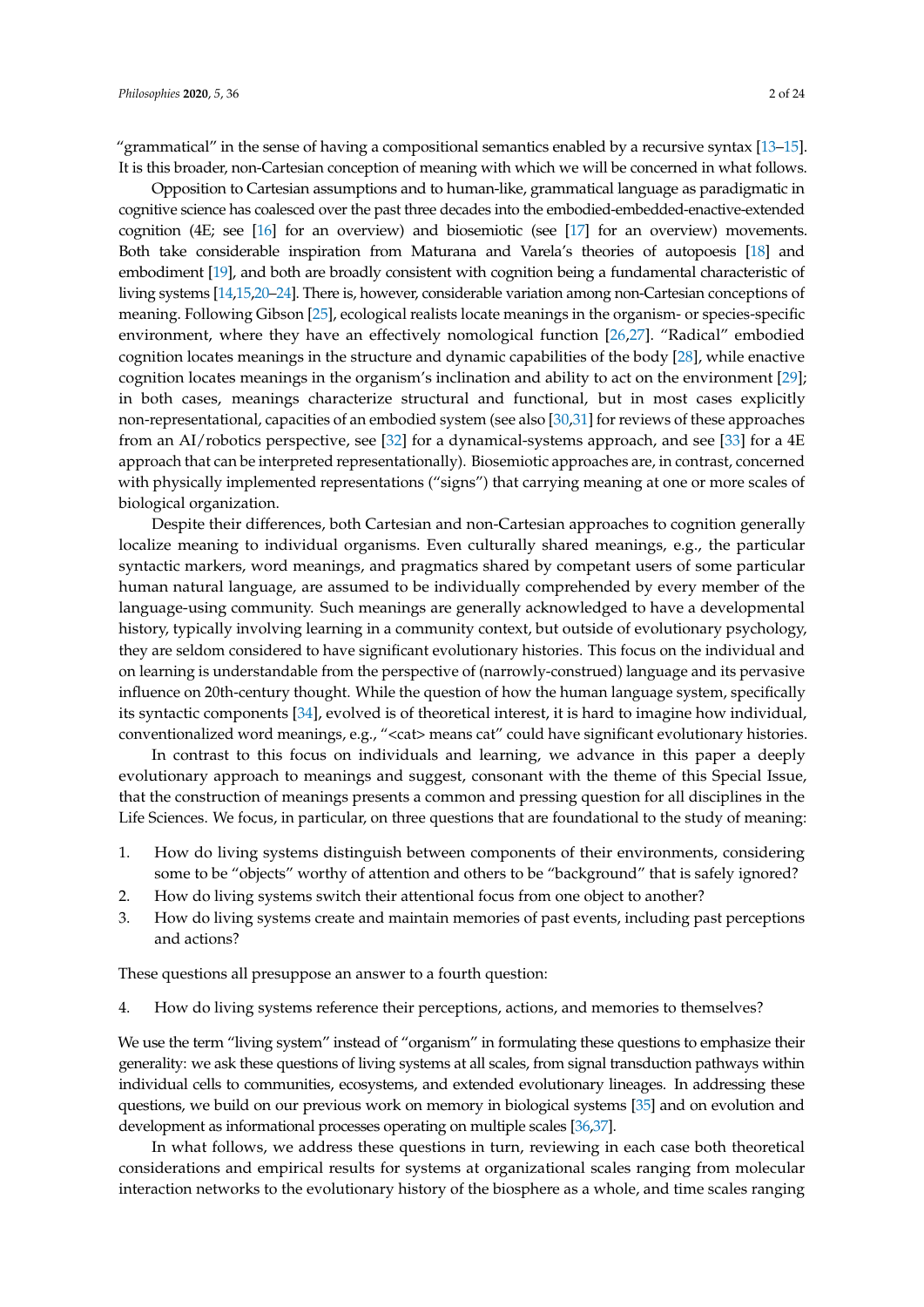from the picosecond (ps) scale of molecular conformational change to the billion-year (1000 MY) scale of planetary-scale evolutionary processes. To render these questions precise, we borrow from physics the idea of a *reference frame* (RF), a standard or coordinate system that assigns units of measurement to observations, and thereby renders them comparable with other observations. Clocks, meter sticks, and standardized masses are canonical physical RFs [\[38\]](#page-16-22). We show in Section [2](#page-2-0) that organisms must implement internal RFs to enable comparability between observations, and make explicit the role of RFs in predictive-coding models of cognition [\[39–](#page-16-23)[45\]](#page-17-0). The three sections that follow address questions (1)–(3) above, beginning in Section [3](#page-6-0) with the function of RFs in object segregation, categorization, and identification. These mechanisms, which are best characterized in human neurocognitive networks, reveal how living systems determine what is potentially significant in their environments, and allow a basic characterization of the limitations on what living systems are capable of considering significant. We then consider in Section [4](#page-9-0) the question of attention, a phenomenon also best characterized in humans. We suggest that the fundamental dichotomy between proactive and reactive attention systems found in mammals [\[46](#page-17-1)[,47\]](#page-17-2) can be extended to all scales, a suggestion consistent with Friston's characterization of proactive and reactive modes in active inference systems [\[41,](#page-17-3)[42\]](#page-17-4). The question of memory is addressed in Section [5,](#page-10-0) where we examine the neurofunctional concept of an engram [\[48,](#page-17-5)[49\]](#page-17-6) and how it relates to biological memories at other scales [\[35\]](#page-16-19). Specifically, we ask whether the phenomenon of memory change during reconsolidation after reactivation [\[50,](#page-17-7)[51\]](#page-17-8) characterizes biological memories in general. We suggest that, while memories may be stored either internally or externally, the mechanisms and consequences of access are the same. The distinction between "individual" and "public" memories is, therefore, unsustainable. Object identification, attention, and memory are brought together in Section [6](#page-13-0) in the construction of a self-representation to which meanings are associated. We explicitly consider the self-representations implemented by humans [\[52–](#page-17-9)[55\]](#page-17-10), and suggest that locating the self-representations operative in other organisms and in sub- or supra-organismal systems represents a key challenge to the Life Sciences [\[24\]](#page-16-8). We integrate these themes from an evolutionary perspective in Section [7,](#page-14-0) suggesting that meaning is itself a multi-scale phenomenon that characterizes all living systems, from molecular processes to Life on Earth as a whole. The fundamental goal of the Life Sciences is, from this perspective, to understand how living systems create meaning.

# <span id="page-2-0"></span>**2. Meanings Require Reference Frames**

Bateson famously defined a "unit" of information as a "difference which makes a difference" ([\[56\]](#page-17-11) p. 460). As Roederer points out, information so defined is actionable or pragmatic; it "makes a difference" for what an organism can *do* [\[57\]](#page-17-12). It is, therefore, information that is meaningful to the organism in a context that requires or affords an action, consistent with sensory-motor meaning being the most fundamental component of language as broadly construed [\[6\]](#page-15-5). It is in this fundamental sense that meaning is "enactive" [\[19\]](#page-16-5).

A "difference which makes a difference" must, clearly, be recognized as a difference, i.e., as being different from something else. The "something else" that allows differences to be recognized is an RF. Choosing an RF is choosing both a *kind of difference* to be recognized, e.g., a difference in size, shape, color, or motion, and a *specific reference value*, e.g., this big or that shape, that the difference is a difference from. Any discussion of differences assumes one or more RFs. Our goal in this section is make the nature of these RFs fully explicit. With an understanding of how specific kinds of RFs enable specific kinds of meanings, we can approach questions about the evolution, development, and differentiation of meanings as questions about the evolution, development, and differentiation of RFs.

#### *2.1. System—Environment Interaction as Information Exchange*

While definitions of "life" and "living system" are numerous, varied, and controversial [\[58](#page-17-13)[–62\]](#page-17-14), all agree that every living system exists in interaction with an environment. If Life on Earth as a whole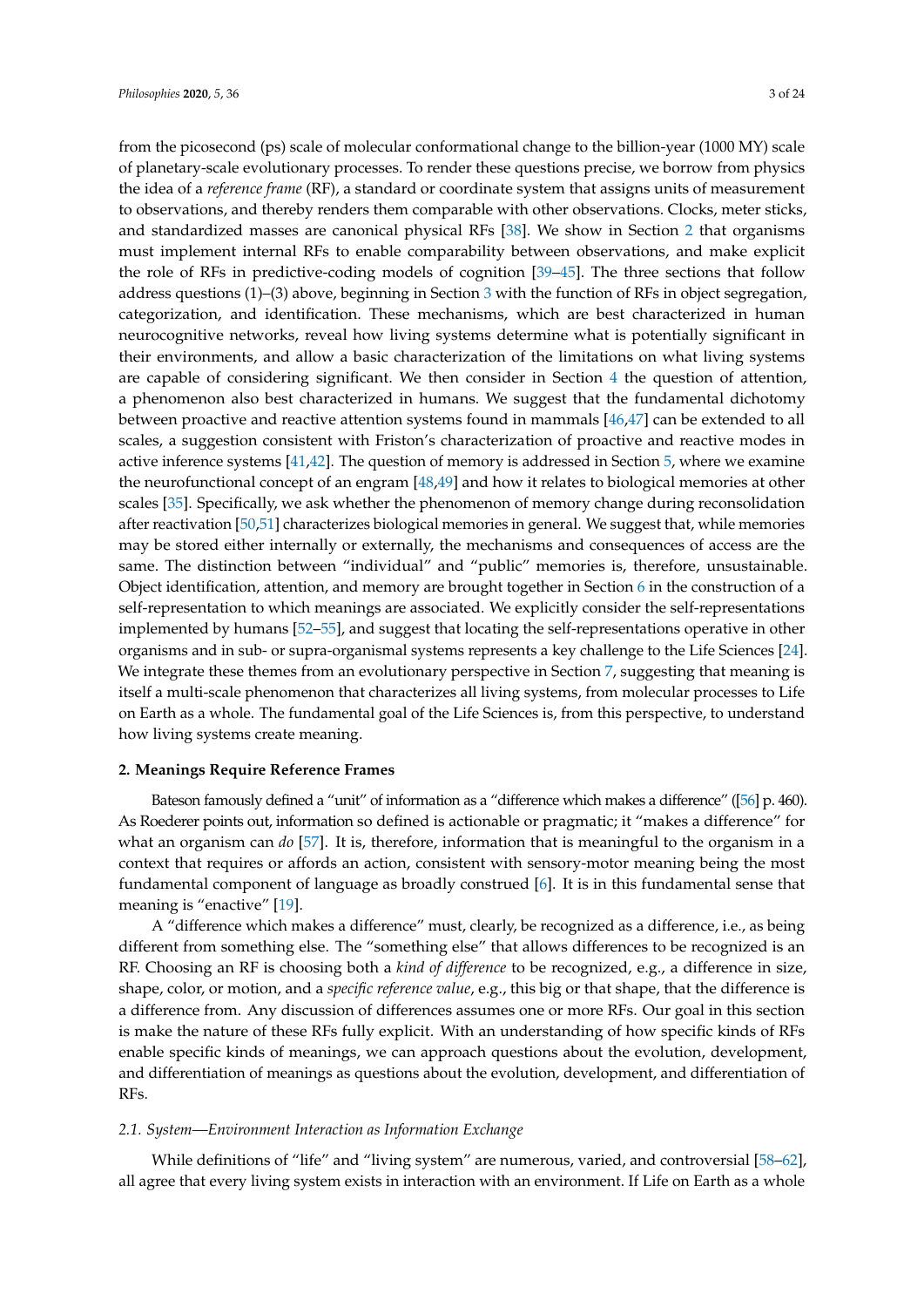is considered a living system [\[35](#page-16-19)[,37](#page-16-21)[,63,](#page-17-15)[64\]](#page-17-16), its environment is by definition abiotic; for all other living systems (on Earth), the environment has both abiotic and living components. Definitions of life agree, moreover, that at any given instant *t*, the state  $|S\rangle$  of a living system *S* is distinct, and distinguishable, from the state  $|E\rangle$  of its environment *E* (we borrow Dirac's  $|\cdot\rangle$  notation for states from quantum theory:  $|X\rangle$  is the state of some system *X*). This condition of state distinguishability, called "separability" in physics, guarantees that the interaction between a living system and its environment can be viewed, without loss of generality, as an exchange of classical information [\[65](#page-17-17)[–67\]](#page-17-18). This exchange is symmetric at every instant *t* (technically, within every time interval ∆*t* small enough that neither system nor environment significantly changes its size or composition during ∆*t*): every bit (binary unit) of information that the living system obtains from its environment at *t* is balanced by a bit transferred by the living system to its environment at *t*. We are interested in interactions that provide *S* with actionable information about *E*; such interactions are thermodynamically irreversible and, as such, have a minimum energetic cost of ln2 *kBT*, *k<sup>B</sup>* Boltzmann's constant and *T* temperature [\[68](#page-17-19)[,69\]](#page-17-20). In this case, incoming bits can be considered "observations" and outgoing bits can be considered "actions", bearing in mind that in this classical, thermodynamic sense of information, obtaining free energy from the environment is "observing" it and radiating waste heat into the environment is "acting" on it. As the value of  $k_B$  in macroscopic units is small (1.38 × 10<sup>-23</sup> Joules/Kelvin), bit-sequence exchange can appear continuous when temperatures are high and time is coarse-grained, as is typically the case in biological assays.

Under these conditions, we can ask how much a living system *S* can learn, i.e., what information *S* can obtain by observation, about the internal structure or dynamics of its environment *E*, and, conversely, how much *E* can learn about the internal structure or dynamics of *S*. The answer is that what can be learned at *t* is strictly limited to the classical information actually exchanged at *t*. This information is, for any pair of finite, separable physical systems, regardless of their size or complexity, strictly insufficient to fully determine the internal structure or dynamics of either interaction partner [\[70](#page-17-21)[,71\]](#page-18-0); see [\[72,](#page-18-1)[73\]](#page-18-2) for informal discussions of this point. The information obtainable by either party by observation is, therefore, conditionally independent of the internal structure or dynamics of the other party; these can, in principle, vary arbitrarily without affecting the observations obtained at any given *t*. The interaction between any *S* and its *E* thus satisfies the Markov blanket (MB) condition: the information exchanged at *t* is the information encoded by an identifiable set of "boundary" states that separate the internal states of *S* from the internal states of *E* [\[33,](#page-16-17)[41,](#page-17-3)[42,](#page-17-4)[74](#page-18-3)[,75\]](#page-18-4).

The idea that the observational outcomes obtainable by any observer are conditionally independent of the internal structure and dynamics of the observed environment has, of course, a long philosophical history, dating at least from Plato's allegory of the cave and forming the basis of Empiricist philosophy since Hume [\[76\]](#page-18-5). This idea challenges any objective ontology; pairwise interactions between separable systems—between any *S* and its *E*—are provably independent of further decompositions of either system in both quantum and classical physics [\[72\]](#page-18-1). As Pattee [\[77\]](#page-18-6) puts it, the "cuts" that separate the observed world of any system into "objects" are purely epistemic and hence relative to the system making the observations. Understanding what "objects" *S* "sees" as components of its *E* thus requires examining the internal dynamics of *S*. These internal dynamics, together with the system—environment interaction, completely determine what environmental "objects" *S* is capable of segregating from the "background" of *E* and identifying as potentially meaningful. Whether it is *useful* to *S* to segregate "objects" from "background" in this way is determined not by the internal dynamics of *S*, but by those of *E*. Meaning is thus a game with two players, not just one. It is in this sense that it is fundamentally "embedded" (again see [\[19\]](#page-16-5)). In the language of evolutionary theory, it is always *E* that selects the meanings, or the actions they enable that have utility in fact for *S*, and culls those that do not.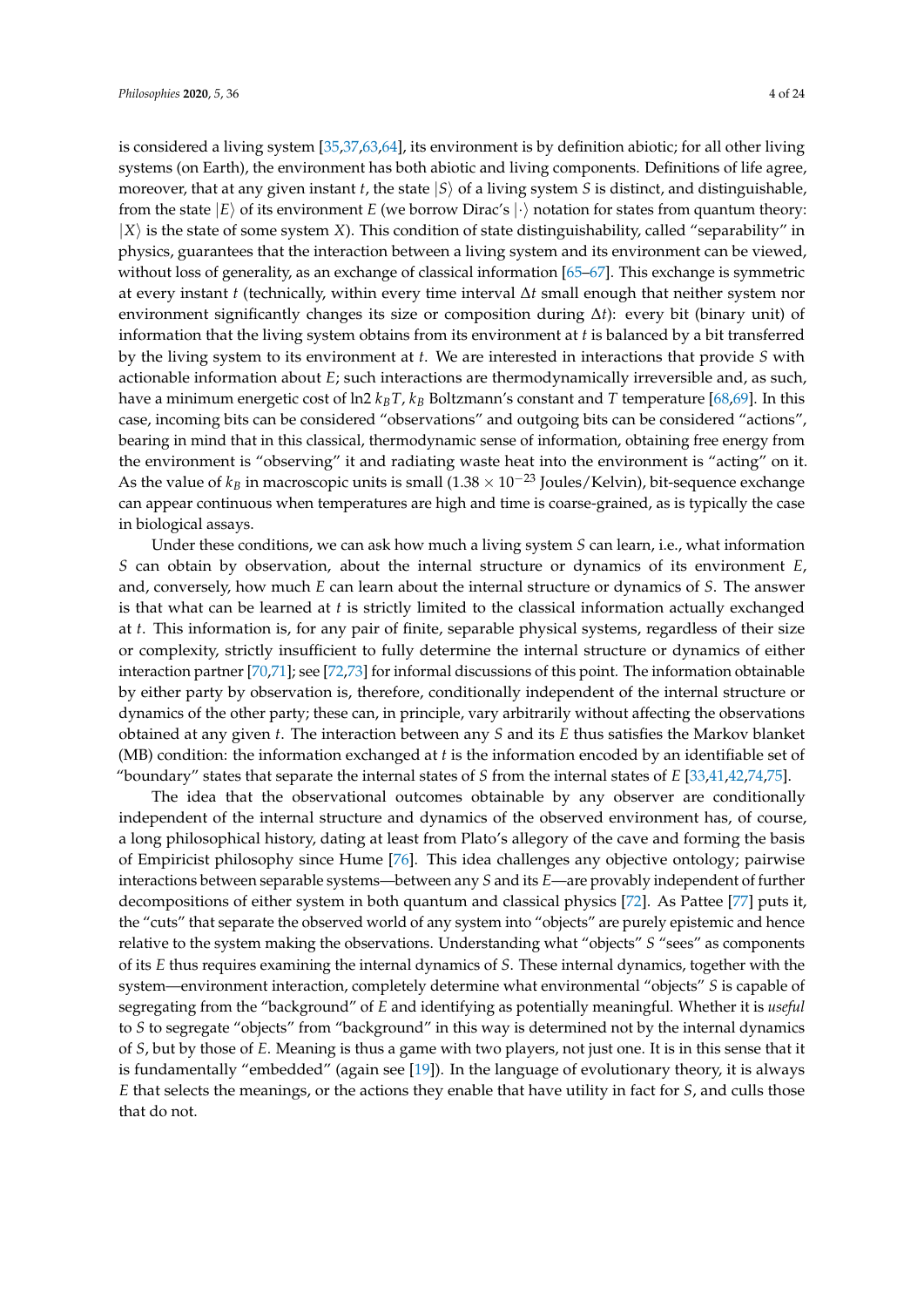# *2.2. Meaning for Escherichia coli: Chemotaxis*

What does a living system consider meaningful? Before turning to any division of the environment into objects and background, let us consider meanings assigned to the environment as a whole.

Bacterial chemotaxis has long served as a canonical example of approach/avoidance behavior and hence of the assignment of valence to environmental stimuli that "make a difference" to the bacterium (see [\[14,](#page-16-6)[78\]](#page-18-7) for recent reviews). Chemotaxis receptors respond to free ligand and have sufficient on-receptor short-term memory to determine local ligand gradients (see [\[79\]](#page-18-8) for examples of cells that locally amplify gradients). The fraction of receptors bound at *t* indicates an environmental state, either  $|good\rangle$  or  $|bad\rangle$ , at *t* and directly drives either "approach" or "avoid" motility. No division of *E* into "objects" is either possible or necessary in this system.

While it does not require object segregation, the assignment of valence to  $|E\rangle$  during bacterial chemotaxis does require an RF to distinguish between  $|good\rangle$  and  $|bad\rangle$ . In *E. coli*, this RF is defined by the default phosphorylation state  $R_0$  of the messenger protein CheY, i.e., by the default value of the concentration ratio  $R = [CheY-P]/[CheY]$  [\[78\]](#page-18-7). Values of *R* greater or less than  $R_0$  encode the "pointer" states" (again borrowing terminology from physics)  $|R\rangle = |good\rangle$  or  $|R\rangle = |bad\rangle$  and induce approach or avoidance, respectively. The value  $R_0$  is "set" by the balance between kinases and phosphatases acting on CheY (with CheY acetylation as a secondary modulator; see [\[80\]](#page-18-9) for discussion). This balance is, in turn, dependent on the overall state of the *E. coli* gene regulation network (GRN) as discussed further in Section [6](#page-13-0) below.

As noted earlier, the concept of an RF was originally developed within physics to formalize the pragmatic use of clocks, measuring sticks, and other tools employed to make measurements [\[38\]](#page-16-22). In *E. coli*, however, we see an *internal state* being employed as an RF. This situation is completely general: any use of an external system as an RF presupposes the existence of an internal state that functions as an RF [\[81\]](#page-18-10). An external clock, for example, can only register the passage of time for an observer with an internal RF that enables comparing the currently-observed state of the clock to a remembered past state. The sections that follow will illustrate this for progressively more complex RFs. A formal construction of internal RFs given a quantum-theoretic description of the system-environment interaction is provided in [\[66\]](#page-17-22).

# *2.3. Implementing RFs Requires Energy*

The CheY phosophorylation system in *E. coli* effectively encodes one bit of information: the pointer state  $|R\rangle$  can be either  $|good\rangle$  or  $|bad\rangle$ . Encoding this bit requires energy: at least ln2  $k_B T$  as discussed above. The energy needed is in fact much larger than this, as the protein CheY itself, the kinases and phosphatases that act on it, and the receptors that provide input to the CheY phosphorylation/dephosphorylation cycle must all be synthesized and eventually degraded, and the intracellular environment that supports these interactions must be maintained. All of these processes are thermodynamically irreversible. The energy to drive these processes must be supplied by *E. coli*'s metabolic system. It derives, ultimately, from the external environment. The external environment also absorbs, again irreversibly, the waste heat that these biochemical processes generate.

The energetics of the CheY system illustrate a general point: implementing internal RFs requires energetic input from the environment. This energetic input is necessarily larger than the energy required to change the pointer state associated with the RF [\[66\]](#page-17-22). Any RF is, therefore, a dissipative system that consumes environmental free energy and exhausts waste heat back to the environment. Every RF an organism implements requires dedicated metabolic resources. In mammals, for example, the total energy consumption of the brain scales roughly linearly with the number of neurons, indicating an approximately constant per-neuron energy budget [\[82\]](#page-18-11). Energy usage is highest in cortical neurons, roughly  $10^{11}$   $k_B T$  per neuron per second. Using rough estimates of 10,000 synapses per neuron receiving data at 10 Hz, on the order of 10<sup>6</sup> *kBT*, spread out over multiple maintenance, support, and internal computational processes, is required to process one synaptically-transferred bit.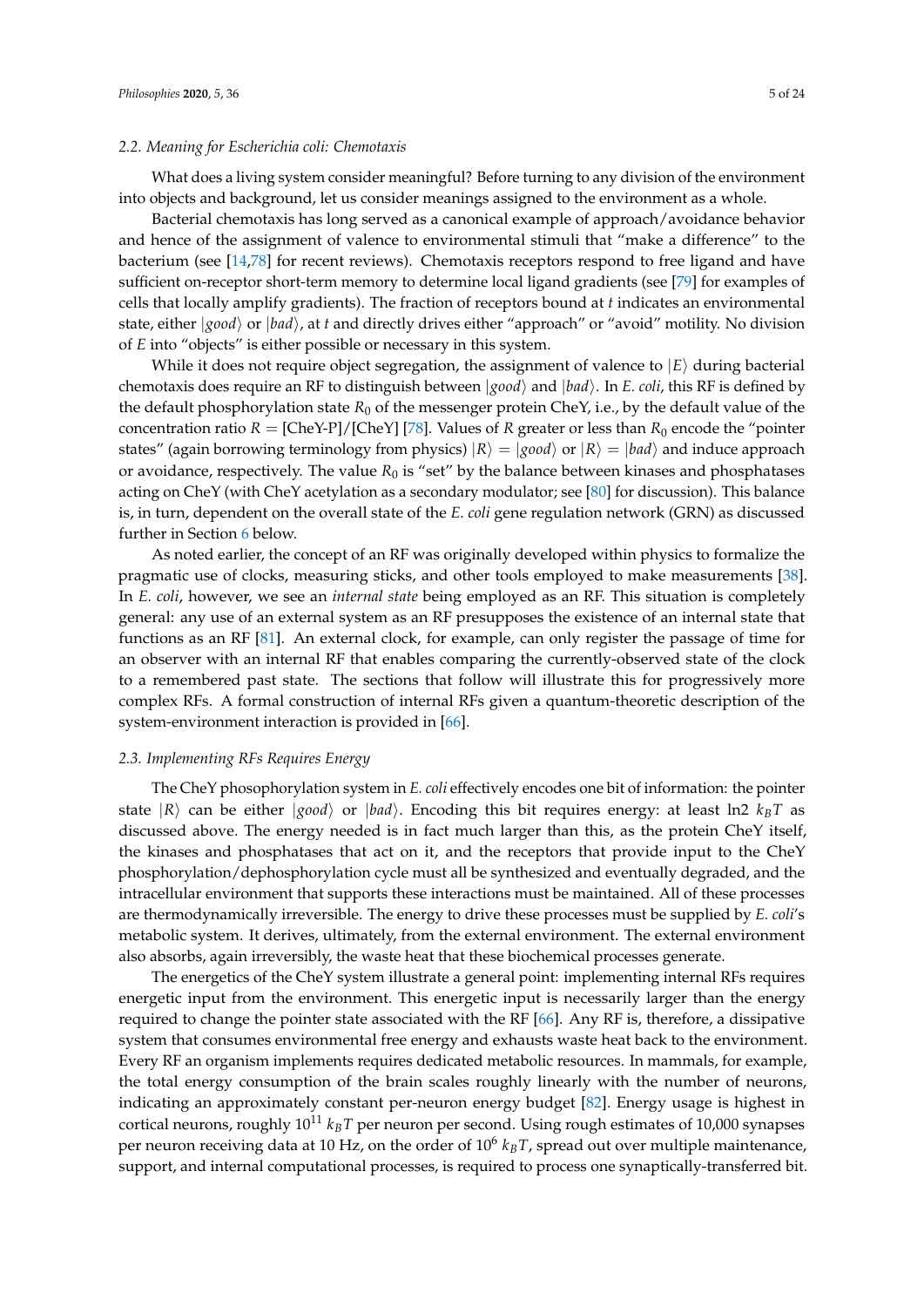Following a perturbation, the *E. coli* phosphorylation ratio *R* returns to its default value  $R_0$ . Stability against perturbations within some suitable dynamic range is clearly required for any state to serve as an RF. Hence, RFs are state-space attractors. Its dimensionality as an attractor defines the dimensionality of the "difference" the RF makes in the behavior of the system's state vector. An RF is, on this definition, a point or collection of points (e.g., a limit cycle) in the state space that separates state-vector components associated with different behaviors. In the case of  $|R\rangle$ , the dimensionality is

# *2.5. RFs Set Bayesian Expectations*

As Friston and colleagues have shown [\[41,](#page-17-3)[42,](#page-17-4)[74,](#page-18-3)[75\]](#page-18-4), the behavior of even unicellular organisms can generically be described in Bayesian terms. In this language, an RF such as the default value *R*<sup>0</sup> of [CheY-P]/[CheY] defines an expectation value, i.e., a "prior probability" for the sensed state of a valence-neutral environment. Avoidant chemotaxis in *E. coli* is an instance of active inference that restores a default expectation; approach chemotaxis is expectation-dependent goal pursuit. Short-term memory for environmental state is implemented by receptor methylation [\[78\]](#page-18-7), while longer-term revision of expectations is implemented by modulating *R*0; we discuss the roles of RFs as memories in active inference systems more generally in Section [5](#page-10-0) below.

one, corresponding to 1 bit of information: the value of *R*, either greater or less than *R*0, determines

## *2.6. Only Meaningful Differences Are Detectable*

When interaction is viewed as information exchange and meaningful differences are viewed as physically encoded by RFs, two aspects of meaning in biological systems become clear:

1. Detecting differences with respect to internal RFs is energetically expensive.

whether the flagellum spins clockwise (approach) or counter-clockwise (avoid).

2. A difference is detected when at least one bit flips—at least one component of a pointer state changes.

Any *detectable* difference, therefore, *makes a difference*, both to the value of an "informative" pointer state and to the energy budget of the organism doing the detecting. Employing Bateson's criterion, all detectable differences are meaningful. Organisms do not waste energy acquiring information that is not actionable. This is not a choice, or a matter of optimization: acquiring information without changing state, and thereby acting on the environment, is physically impossible.

# *2.7. The Evolution of Meaning Is the Evolution of RFs*

Consistent with its primarily biochemical, as opposed to mechanical or manipulative, mode of operating within its world [\[83\]](#page-18-12), *E. coli* encodes RFs and associated pointer states, such as  $R_0$  and  $|R\rangle$ that can be interpreted as *tastes*. While *E. coli* is capable of locomotion using its flagellum, chemotaxis is opportunistic. The tumbling "avoid" motion due to counterclockwise flagellar rotation is directionally random; *E. coli* does not appear to encode any stable spatial RF. Pilus extension during "mate seeking" in *E. coli* similarly appears directionally random, and is limited in distance by the pilus polymerization mechanism [\[84\]](#page-18-13). The distal tip of the pilus carries an adhesin, but it is unknown whether it is specifically recognized by the recipient cell; hence it is unknown whether *E. coli* encodes an RF for "mate" or "conspecific". The *E. coli* cell cycle is opportunistic, and it has no circadian clock (although it is metabolically capable of supporting a heterologous clock [\[85\]](#page-18-14)); hence, *E. coli* appears to have no endogenous time RF. The world of "taste" may, for *E. coli*, be the whole world.

How did evolution get from systems like *E. coli* that are restricted to tasting an environment that they may move in, but do not otherwise detect or represent, to systems like humans equipped with RFs for three-dimensional space and linear time, as well as RFs capable of identifying thousands of individual objects and tracking their state changes along multiple dimensions? This is the fundamental question for an evolutionary theory of cognition, one that goes far beyond what is standardly called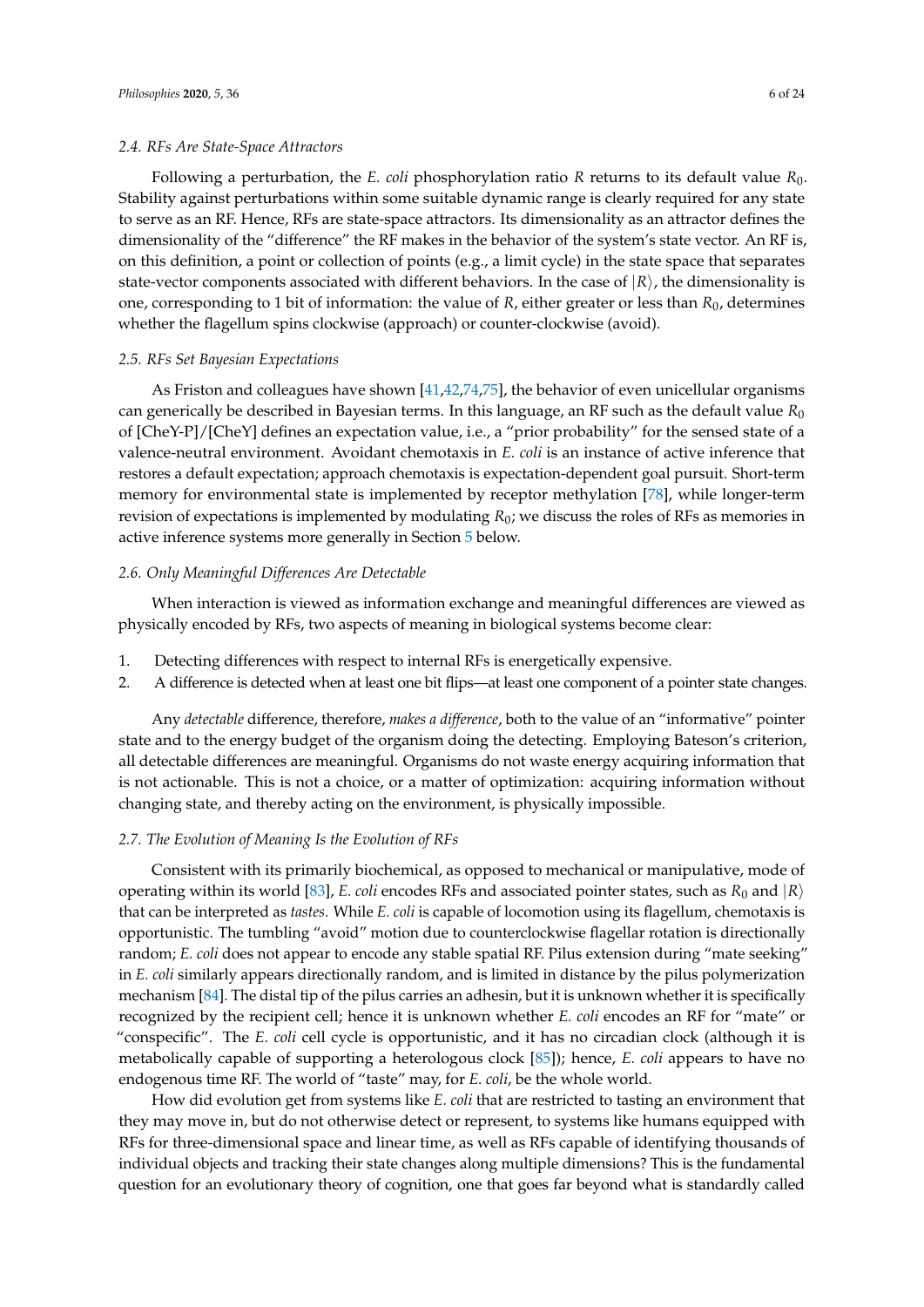"evolutionary psychology" [\[86,](#page-18-15)[87\]](#page-18-16); see [\[88\]](#page-18-17) for one way of asking this broader question. Addressing this question, we propose, requires understanding the evolution of RFs. As with other evolutionary questions, the available empirical resources are the implementations of RFs across a phylogenetically broad sample of extant organisms and the developmental and/or regenerative processes that construct these RFs.

Consistent with their role in detecting and interpreting states of the external environment, and as discussed in Section [6](#page-13-0) below, the internal environment as well, one can expect cellular-scale RFs to be implemented by signal transduction pathways. One approach to the question of RF evolution is, therefore, to understand the evolution of signal transduction pathways (e.g., two-component pathways in microbes [\[89\]](#page-18-18), or the Wnt [\[90\]](#page-18-19) or MAPK [\[91\]](#page-18-20) pathways in eukaryotes; see [\[92\]](#page-18-21) for a general review). Understanding signal transduction in a "bag of molecules" is, however, not enough: the evolution of the organizing framework provided by the cytoplasm, cytoskeleton, and membrane—what we have previously termed the "architectome" [\[35\]](#page-16-19)—also contributes to the evolution of RFs, particularly spatial RFs as discussed in Section [3](#page-6-0) below. As systems become multicellular, we can expect RFs to be implemented by cell–cell communication systems including paracrine [\[93,](#page-18-22)[94\]](#page-18-23), endocrine [\[95,](#page-18-24)[96\]](#page-18-25), non-neural bioelectric [\[97–](#page-19-0)[99\]](#page-19-1), and neural [\[100–](#page-19-2)[102\]](#page-19-3) systems. Hence, the question of RF evolution incorporates the questions of morphological and physiological evolution, and, at larger scales, the evolution of symbiotic networks (including holobionts [\[103](#page-19-4)[,104\]](#page-19-5)), communities, and ecosystems [\[36](#page-16-20)[,37\]](#page-16-21). At every level, RFs specify actionability and therefore meaning.

#### <span id="page-6-0"></span>**3. How Are Objects Segregated and Identified?**

#### *3.1. From Multi-Component States to Objects*

While the chemotactic pathway in *E. coli* shows no evidence of specific object recognition as opposed to environmental state recognition, microbial predators such as *Myxococcus xanthus* appear capable of recognizing and differentially responding to both kin and non-kin conspecifics as well as a wide range of bacterial and fungal prey species (see [\[7](#page-15-6)[,105\]](#page-19-6) for recent reviews). While the RFs that distinguish cells to be killed (non-kin conspecifics or prey) from cells to be cooperated with (kin conspecifics) have not been fully characterized, the general structure of microbial sensor and response systems [\[14\]](#page-16-6) suggest that default phosphorylation ratios analogous to  $R_0$  are likely candidates.

Does *M. xanthus* represent conspecifics or prey as separate objects, or are these just different, possibly localized, "features" of its environment? When a traveling paramecium encounters a hard barrier, backs up, and goes around it, does it represent the barrier as an object, or just a "hard part" of the environment? When an amoeba engulfs a bacterium, is the bacterium an object, or just "some of" the environment that happens to be tasty? These questions cannot currently be answered, and the first organism (more properly, lineage) capable of telling an "object" from a feature of its environment remains unknown. From an intuitive perspective, an ability to distinguish "objects" from the environment in which they are embedded may come with the ability to specifically manipulate them. The sophisticated, stigmergic wayfinding signals used by social insects may be processed as environmental features, but eggs, prey items, agricultural forage, building materials, enemies, and even the dead bodies of colony-mates are manipulated in specific, stereotypical ways [\[106,](#page-19-7)[107\]](#page-19-8) and may be represented as objects. This association between manipulability and objecthood appears to hold for human infants [\[108,](#page-19-9)[109\]](#page-19-10); that even artificial constructs such as road networks are intuitively considered "features" suggests that it holds for adult humans as well. Concluding that this association holds only for relatively advanced multicellular organisms may, however, not be justified; cells migrating within a multicellular body leave stigmergic messages for later-migrating cells to read [\[110](#page-19-11)[,111\]](#page-19-12) and cells of many types inspect their neighbors individually, killing those that fail to meet fitness criteria [\[112](#page-19-13)[,113\]](#page-19-14).

#### *3.2. Objects as Reference Frames*

Unlike *M. xanthus*, which has separate, functionally dissociable detection systems and hence separate RFs for "prey" and "edible prey components", cephalopods, birds, and mammals are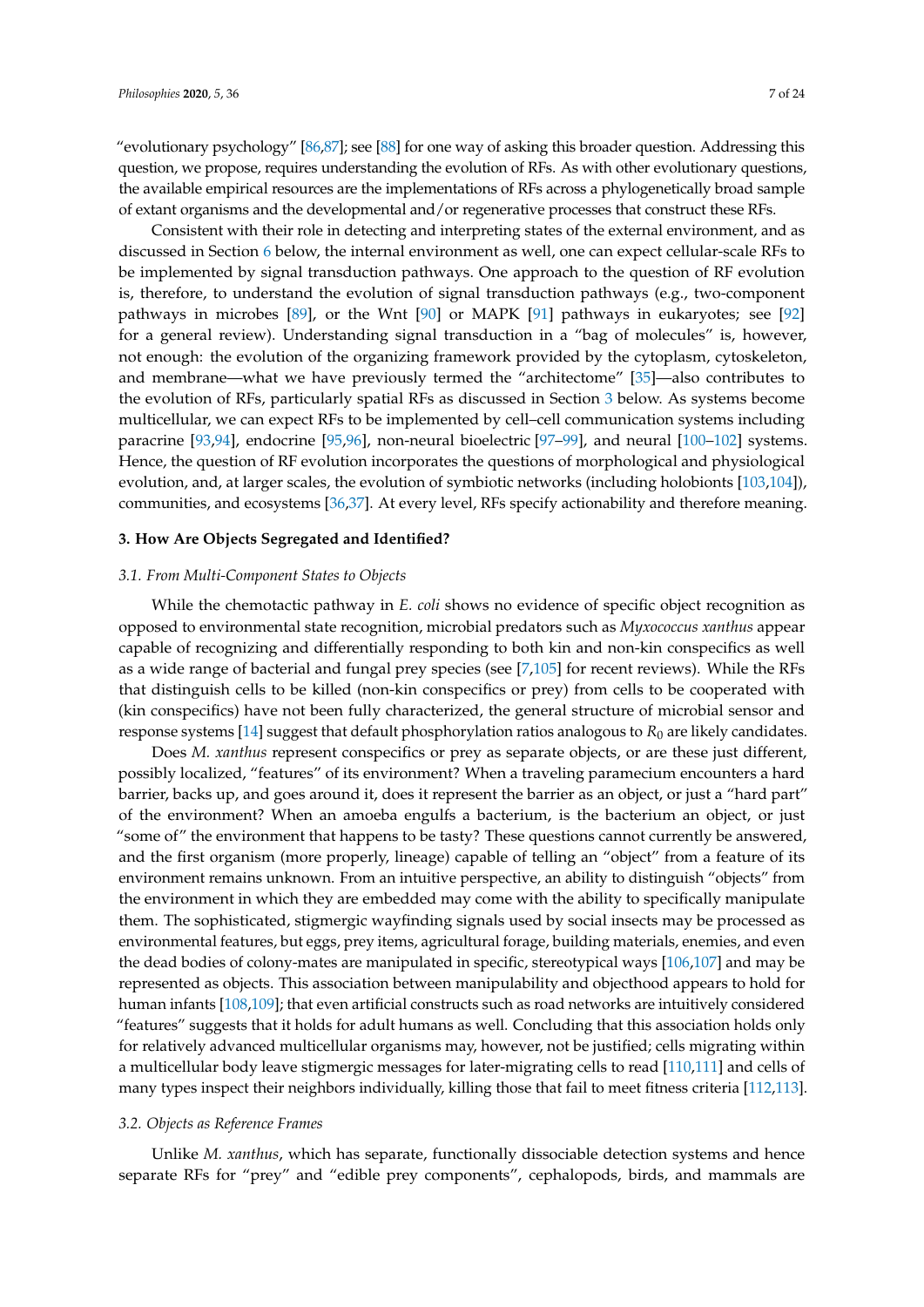capable of both categorizing objects and identifying objects as persistent individuals across changes in their states. This ability allows distinct meanings to be assigned to the same object at the category, individual, and state levels of specificity. The state-independent components of an object appear, in this case, to serve collectively as an RF for a categorized individual during a perceptual encounter; the state-independent components of a persistent object similarly appear to serve as an RF for individual re-identification. If this is the case, the state-independent meaning of a categorized individual can be identified with the set of actions, including inferences, that it affords as a recognizable object distinct from the "rest of" the environment.

Object recognition has been studied most intensively in mammals, particularly humans, and is best understood in the visual modality (see [\[114–](#page-19-15)[118\]](#page-19-16) for general reviews, see [\[119\]](#page-19-17) for a comparison of haptic and visual modalities, and see [\[120\]](#page-19-18) for pointers to work in other mammals and birds). Object category recognition ("categorization"), e.g., recognizing a table as a table, as opposed to a specific, individual table encountered previously, is primarily feature-based, with "entry-level" categories corresponding to early-learned common nouns, e.g., "table" or "person" learned first and processed fastest [\[117\]](#page-19-19). Identifying specific individual objects, e.g., specific individual people, is also feature based, but requires the use of context and causal-history information in addition to features if similarly-featured competitors or opportunities for significant feature change are present [\[121,](#page-19-20)[122\]](#page-19-21). The object recognition process generates an "object token" [\[115\]](#page-19-22), an excitation pattern in medial temporal cortex that is maintained over the course of a perceptual encounter (i.e., 10 s to 100 s of seconds) and that can be, but is not necessarily, encoded more persistently as a component (an engram [\[48,](#page-17-5)[49\]](#page-17-6) or invariant [\[123\]](#page-19-23)) of an episodic memory. Identifying a categorized object as a specific, known individual requires linking its current object token to at least one episodic-memory encoded object token.

An object that never changes state and hence affords no actions is not worth recognizing (highly symmetric objects are an exception, e.g., [\[124\]](#page-20-0)). An object that does change state—even if it just changes its position in the body-centered coordinates (see below) of a mobile observer—must have features that do not change to enable recognition. The collection of unchanging features serve as a reference against which variation in the changing feature—the pointer state of interest—can be tracked. They therefore constitute an RF for the object, at least during that perceptual encounter [\[66](#page-17-22)[,81\]](#page-18-10). Such RFs may be extraordinarily rudimentary, and hence exploitable by competitors, predators, or potential prey through the use of mimicry, camouflage, lures, or other tactics. How humans or other animals construct stable object tokens out of sequences of encounter-specific RFs is not known, and constitutes a major open problem in cognitive and developmental psychology and in developmental and applied robotics [\[118\]](#page-19-16). Identifying individual objects as such across significant gaps in observation during which previously-stable features may have changed requires solving the Frame problem [\[125\]](#page-20-1). This problem is formally undecidable [\[126\]](#page-20-2); hence, only heuristic solutions are available. What heuristics are actually used by humans and how they are implemented remain unknown.

Consider again the use of an object such as a clock as an external RF. Not only does this require an internal time RF, it requires an RF to identify the clock as such, and indeed as the *same* clock that was consulted earlier. The clock can only be employed as a shared external RF by agents that share these internals RFs as well [\[81\]](#page-18-10). Apart from speculations about consciousness (e.g., [\[127–](#page-20-3)[129\]](#page-20-4)), physicists have historically been reluctant to comment on the internal structures of observers [\[130\]](#page-20-5). By clarifying the role of RFs in identifying objects and making measurements, biology and cognitive science may make significant contributions to physics.

#### *3.3. Embedding Objects in Space*

Representing either environmental features or objects as having distinct locations requires an RF for space. All cells, and all multicellular organisms, come equipped with a two-dimensional surface on which spatial layout can be defined: the cell membrane(s) that face the external environment. Locations on this surface are stabilized by the cytoskeleton at the cellular scale, and by cell–cell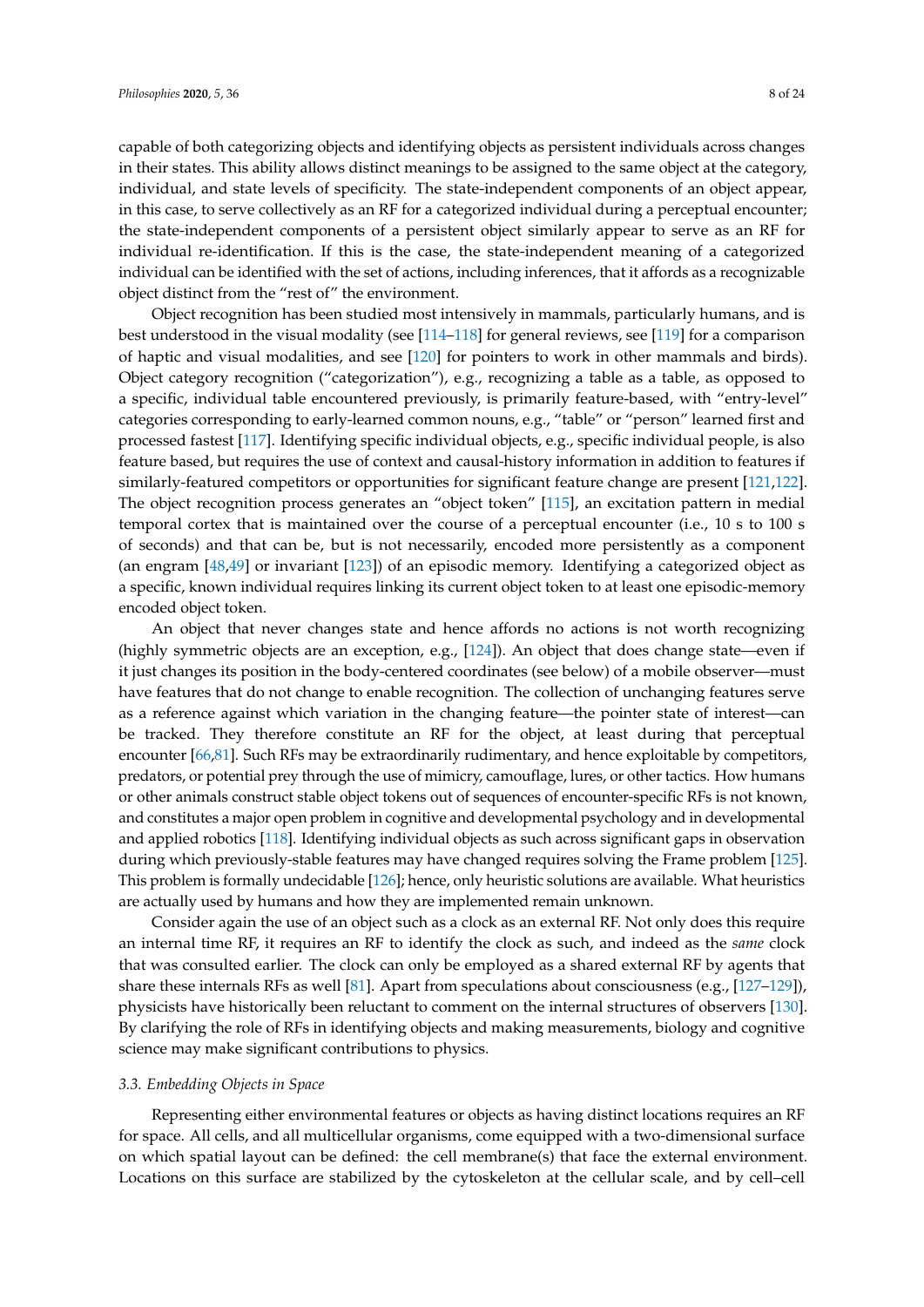interactions and macroscopic architectural components such as skeletons at the multicellular scale. Physical, biochemical, and/or bioelectric asymmetries impose body axes on these surfaces [\[35](#page-16-19)[,99](#page-19-1)[,131\]](#page-20-6). Even *E. coli* has a body axis, with chemoreceptors on one end and flagella on the other.

Asymmetric placement of receptors and effectors on the surface facing the environment effectively embeds them in a two-dimensional body-centered coordinate system. Localized processing of information binds it to this coordinate system, allowing downstream systems to know "where" a signal is coming from [\[132\]](#page-20-7). The extent to which cytosolic signal transduction is spatially organized, e.g., by the cytoskeleton, at the cellular level remains largely unknown except in the case of neurons, where specific functions including exclusive-or [\[133\]](#page-20-8) have been mapped to specific parts of the cell. In the neural metazoa (Ctenophores, Cnidarians and Bilaterians), the spatial organization of signal transduction is largely taken over by neurons. The ability of neurons to provide high-resolution point-to-point communication allows the internal replication of body-surface coordinate systems, e.g., in the somatosensory homunculus [\[134\]](#page-20-9) or retinotopic visual maps [\[135\]](#page-20-10). Such replication is essential to fine motor control.

Locomotion and manipulation by appendages appear necessary for adding a third, radial dimension to body-centered coordinates. Stigmergic coordinate systems, for example, are meaningless without locomotor ability. Building a representation of space requires exploring space, even peripersonally. The construction of the mammalian hippocampal space representation from records of paths actually traversed reflects this requirement [\[136\]](#page-20-11). How such path-based spatial representations are integrated with stigmergic, celestial, or magnetic-compass based coordinate systems, and whether such integration is required to enable, e.g., long-distance migration, remain largely unexplored.

"Placing" objects in space ties them to the body-centered spatial RF, and enables them to function as external RFs for the body. This ability appears evident in arthropods, cephalopods, and vertebrates, and may be more widespread, e.g., in plants [\[8\]](#page-15-7). Humans are capable of radically revising such RFs as new entities are characterized as objects; for example, the RF defined by cosmological space has been revised multiple times from the European Medieval era to the present [\[137\]](#page-20-12).

# *3.4. Embedding Objects in Time*

At the cellular level, the primary time RFs are cyclic: the cell cycle and the circadian clock [\[138](#page-20-13)[–140\]](#page-20-14). Embedding events or objects in longer spans of time requires a linear time RF, i.e., an ordered event memory with sufficient capacity. Evidence of cellular memory [\[141\]](#page-20-15) or cellular-scale learning (see Section [5\)](#page-10-0) across cell-cycle or diurnal boundaries is insufficient, on its own, to the establish the ordering capability required for an internal linear time RF. Cells can use ordered external events to control sequential behavior over longer times, as in migration and fruiting-body development in slime molds, but this is also insufficient to indicate an internal linear time RF.

By "internalizing" events that are external to the individual cells involved, multicellular systems can implement linear time RFs, e.g., the linear time RF implemented by a tissue- or organism-scale developmental process. Interestingly, highly-structured anatomies and morphologies, and hence highly-structured developmental processes correlate, in animals, with the presence of nervous systems, i.e., they occur in the Ctenophores, Cnidarians, and Bilaterals [\[102\]](#page-19-3). While local cell density, cell-type distribution, or other micro-environmental features may serve as external temporal markers, at least some developmental processes appear to be intrinsically timed. Tail regeneration in *Xenopus*, for example, synchronizes with the developmental stage at tail amputation to produce a tail appropriate to the overall size of organism once regeneration is complete [\[142\]](#page-20-16).

Cephalopod, bird, and mammalian nervous systems implement short-term linear time RFs that enable highly-structured, feedback-responsive, ordered behaviors, e.g., pursuit, defense, courtship, or nest-building that span minutes to days. Many longer-term behavior patterns, however, are tied to monthly or annual cycles, not to linear time. Hence, it is not clear how long a purely-internal, linear time RF can be sustained. Even in humans, long linear time is supported by external RFs,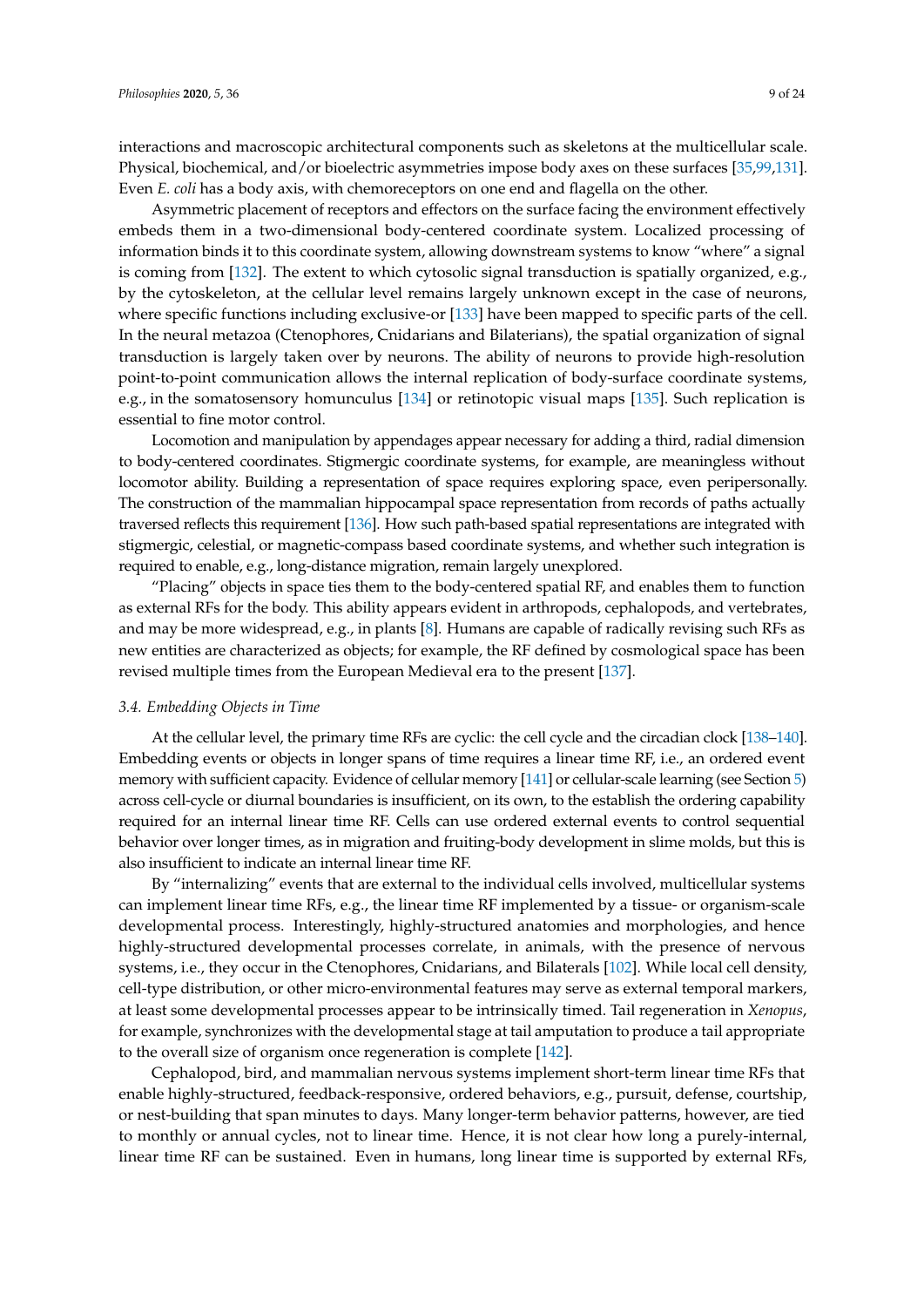including communal memory enabled by language and stable environmental records such as calendars (see Section [5](#page-10-0) below).

#### <span id="page-9-0"></span>**4. How Is Attention Switched between Objects?**

# *4.1. Active Inference Requires Attention*

Active inference, at its most basic, is a trade-off between acting on the environment to meet expectations and learning from the environment to modify expectations [\[41](#page-17-3)[,42\]](#page-17-4). Even with only a single stimulus, and hence a single component for which environmental variational free energy (VFE) is measured, the importance—encoded in the theory as Bayesian precision—placed on input versus expected values affects the balance between expectation-meeting and expectation-updating. Action on the environment can, moreover, include both exploitative actions that meet current expectations and exploratory actions that increase the probability of learning [\[143\]](#page-20-17). Enacting these distinctions requires a prioritization or attention system. Spreading VFE across multiple distinguishable stimuli increases the need for attention to allocate exploitative, exploratory, or passive learning resources. Even in *E. coli*, competition among chemoreceptors for control of flagellar motion implements a rudimentary form of attention.

Attention reorients action, at least temporarily, from one stimulus or goal to another. Even in organisms with sufficient cognitive resources to pursue multiple goals or action plans simultaneously, including humans, the focus of attention is generally unitary (animals such as cephalopods with highly-distributed central nervous systems may be an exception; see [\[144\]](#page-20-18)). One can, therefore, expect attentional control to localize on processors with high fan-in from sensors and high fan-out to effectors. At the cellular level, this is the defining characteristic of "bow-tie" networks [\[145\]](#page-20-19); the CheY system of *E. coli* provides a rudimentary example, and the integrative role of  $Ca^{2+}$  in eukaryotic cells [\[146\]](#page-20-20) a more highly ramified one (see [\[147\]](#page-20-21) for additional examples). A bow-tie network is, effectively, a means of "broadcasting" a control signal to multiple recipients. In the mammalian central nervous system, this is the function of the proposed "global neuronal workspace" (GNW) [\[148](#page-20-22)[–152\]](#page-21-0), an integrative network of long-range connections between frontal and parietal cortices and the midbrain. Significantly, the GNW is the proposed locus of conscious attentional control, whether proactive or reactive.

# *4.2. What Is the RF for Salience?*

Being a target for attention requires salience. How does the significance, current or potential, of a stimulus for an organism become a marker for salience? If everything detectable is meaningful, what makes some detectable states or objects more meaningful than others?

*E. coli* provides one of the simplest examples of salience regulation: the induction of the *lac* operon [\[153\]](#page-21-1). Glucose is salient to *E. coli* by default; when glucose is absent, *lac* operon induction renders lactose salient. This simple example generalizes across phylogeny in three distinct but related ways:

- 1. Some states or objects are salient by default, e.g., threats, food sources, or mating opportunities.
- 2. Salience is inducible. Antigens induce antibody production, amplifying their salience. Removal of a sensory capability, e.g., sight, enhances the salience of phenomena detected by surviving senses, e.g., audition or touch.
- 3. Control of salience is distributed over multicomponent regulatory networks, e.g., GRNs or functional neural networks.

Control systems that regulate salience are, effectively, RFs for salience. They enhance or repress meaningfulness in a context-dependent way. What, however, defines a context?

While the notion of context is often treated informally, Dzhafarov and colleagues [\[154–](#page-21-2)[156\]](#page-21-3) have developed a formal theory of context-dependent observation, couched in the language of classical probability theory, that is general enough to capture the irreversibility (technically, non-commutativity) of context switches characteristic of quantum theory [\[157\]](#page-21-4) (see [\[66](#page-17-22)[,158\]](#page-21-5) for a Bayesian implementation).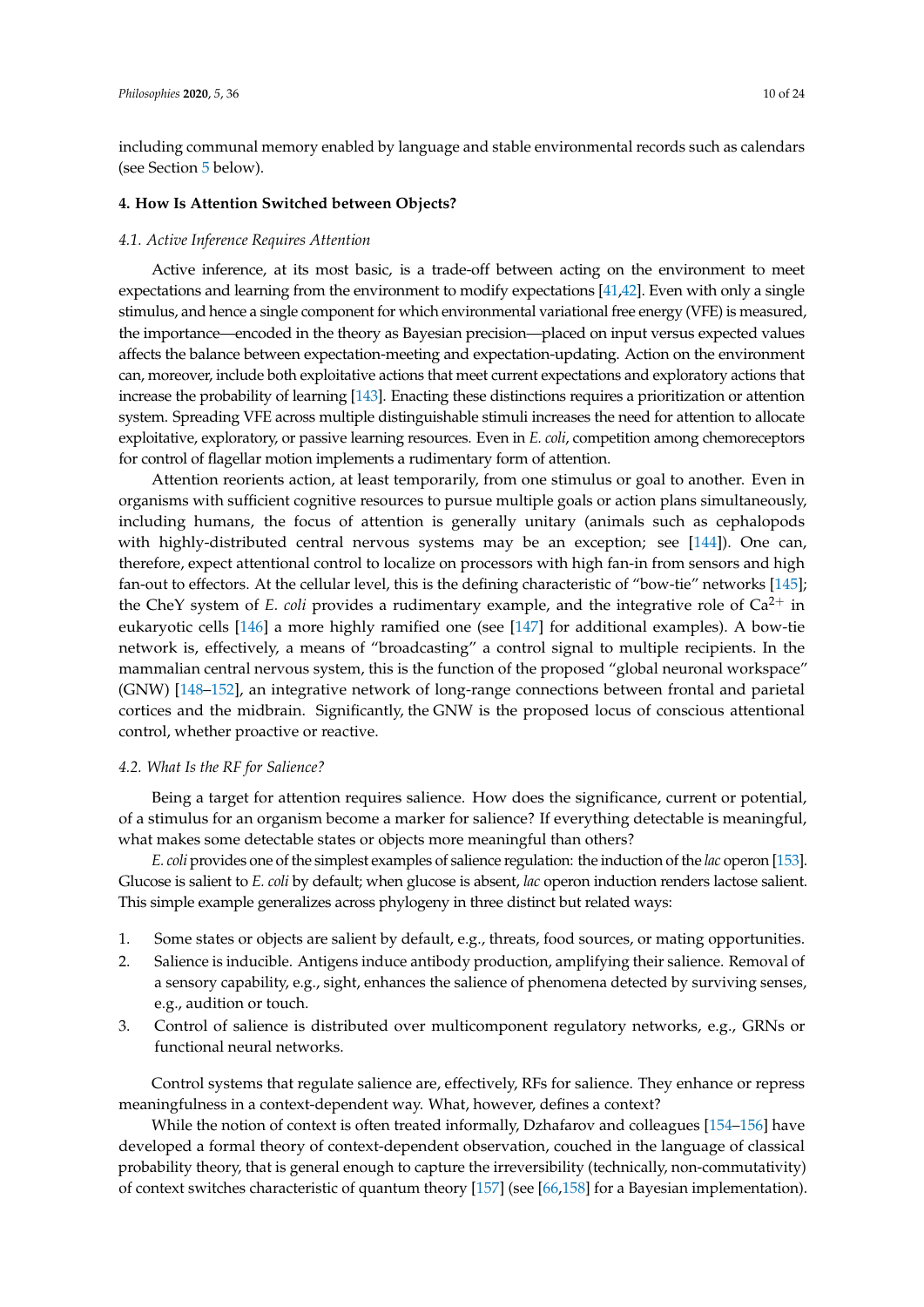Key to this approach is the idea that contexts are defined by sets of observables that are, in typical cases, *not salient*. As an example, consider the stalk supporting the lure of an anglerfish [\[159\]](#page-21-6). The stalk (a modified fin spine) is visible and is a critical marker of context, but in a fatal case of inattentional blindness, is ignored by prey that attack the lure.

When context is defined in this salience-dependent way, the control of salience becomes relational, and therefore global. Salience-control networks can thus be expected to display the kind of global semantic dependencies exhibited by semantic-net representations of word or concept meaning [\[160\]](#page-21-7) or indeed, fully-connected networks of any kind, e.g., hyperlink dependencies on the internet. Not surprisingly, the "salience network" of the human connectome is a high-level loop connecting insular and cigulate cortices with reward and emotion-processing areas in the midbrain, and it is strongly coupled to the GNW and to proactive and reactive attention systems [\[161\]](#page-21-8).

# *4.3. Salience Allocation Differences Self-Amplify*

Differences in salience allocation between lineages, or between individuals within a lineage, will clearly contribute to differences in resource exploitation. More interesting, however, is their contribution to differences in resource exploration. Mutants of *E. coli* deficient in glucose uptake or metabolism, for example, must find and exploit environmental niches that provide other metabolizable sugars. In general, differences in salience allocation will result in different experiential and hence learning histories. Differences in learning can be expected to generate, in turn, additional differences in salience allocation. These differences may lead, as in the case of *E. coli* lacking glucose transporters, to niche segregation and possibly eventual speciation.

Lateral gene transfer (LGT) provides a means of sharing DNA between distantly-related lineages and is ubiquitous in the microbial world [\[83\]](#page-18-12). Genes or operons providing novel metabolic abilities, e.g., antibiotic resistance, are often shared by LGT. Viewed from the perspective of salience allocation, LGT is a communication mechanism that enables a donor to alter, possibly radically, the allocation of salience and hence attention by the recipient. Compared to LGT, quorum sensing provides for faster communication and hence more responsive salience reallocation, typically only among near kin as in *M. xanthus* biofilms [\[7\]](#page-15-6). These mechanisms provide models for the ubiquitous use of inter-individual and even interspecies communication to induce changes in salience allocation in both plants and animals. Diversification of communication signals, and hence of means to negotiate salience, may be a substantial driver, not just a consequence, of speciation [\[162\]](#page-21-9).

# <span id="page-10-0"></span>**5. How Are Memories Stored and Accessed?**

Recognizing, responding to, and communicating meanings all require memory. As discussed in [\[35\]](#page-16-19), the spatial scales of biologically-encoded memories span at least ten orders of magnitude, and their temporal scales almost twenty orders of magnitude. The evolution of life can be viewed as the evolution of memory, not only at the genome scale, but at all scales.

#### *5.1. Heritable Memories Encode Morphology and Function*

Jacob and Monod end their famous paper on the *lac* operon with the following words ([\[153\]](#page-21-1) p. 354):

*The discovery of regulator and operator genes, and of repressive regulation of the activity of structural genes, reveals that the genome contains not only a series of blue-prints, but a coordinated program of protein synthesis and the means of controlling its execution.*

The biological memory implemented by the genome, Jacob and Monod discovered, encodes structure *and* function. Evolutionary change, even when restricted to the level of the genome, can affect not only components, but how, when, where, and in response to what they are made. The increased efficiency with which evolution can explore morphological and functional space by copying and modifying genetic regulatory systems is the key insight of evo-devo [\[163,](#page-21-10)[164\]](#page-21-11). It can be generalized to evolution at all scales [\[35–](#page-16-19)[37\]](#page-16-21).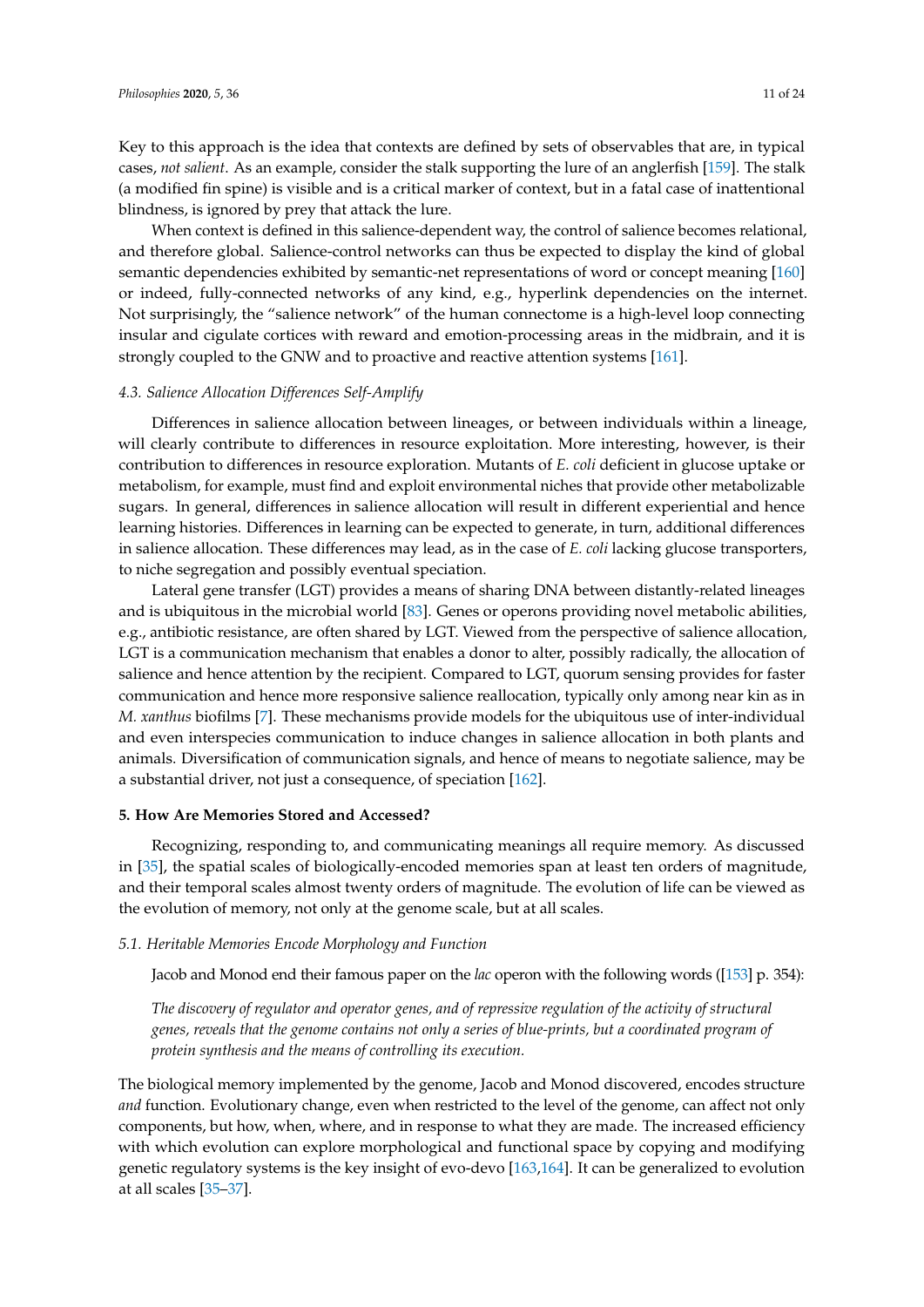Heritable memories require reproductive cells. In multicellular organisms in which most cells are reproductively repressed, developmental biology and regenerative, cancer, and general stem-cell biology provide, respectively, opportunities to study heritable memory as encoded by germline and non-germline reproductive cells. These memories are encoded on multiple substrates, from molecular structures and concentration ratios through architectome organization to cellular-scale bioelectric fields [\[35\]](#page-16-19). They are enacted by cell proliferation, differentiation, migration, cooperation, and competition, i.e., by building a morphology that functions in the specified way.

The available RFs of organisms such as *E.coli* are specified by heritable memories, e.g., the genes coding for pathway components such as CheY and its kinases and phosphatases and the cytoplasmic conditions that allow such components to function. Heritable memories specify many RFs in multicellular organisms, including humans; examples include photoreceptors responsive to specific frequencies and olfactory receptors responsive to specific compounds. Such memories may be genome independent, e.g., the body-axis polarity RFs specified by the sperm-entry point in ascidians [\[165\]](#page-21-12) or by bioelectric polarity [\[166](#page-21-13)[,167\]](#page-21-14) or axon orientation [\[168\]](#page-21-15) in regenerating planaria.

#### *5.2. Experiential Memories and Learning*

Learning is ubiquitous in animals. It has also been demonstrated in paramecia [\[169\]](#page-21-16) and in slime molds such as physarum [\[170\]](#page-21-17), and possibly in plants [\[171–](#page-21-18)[173\]](#page-21-19); hence learning does not require neurons, let alone networks of neurons [\[15\]](#page-16-1). Learning can adjust the salience of stimuli, modify the responses to stimuli, and at least in birds and mammals, introduce novel categories and hence induce the construction of novel RFs. While in many cases learning requires multiple exposures or extended experience with a stimulus, birds and mammals at least are also capable of one-shot learning [\[174\]](#page-21-20). Episodic memories in humans, for example, are all results of one-shot learning: each records a single, specific event.

Experimental work in numerous invertebrate and vertebrate systems has contributed significantly to understanding the neural implementation of particular experiential memories. Such "engrams" may be implemented by single cells, local ensembles of cells, or extended networks connecting cell ensembles in different parts of the brain, and hence may be encoded by patterned activity at the intracellular up to the functional-network scale [\[48](#page-17-5)[,49\]](#page-17-6). The dendritic trees of individual neurons, particularly cortical pyramidal cells, long-distance von Economo neurons, or cerebellar Perkinje cells, are complex temporal signal-processing systems [\[175](#page-21-21)[,176\]](#page-21-22) that may be individually capable of computations as complex as time-windowed exclusive-or [\[133\]](#page-20-8). The functionality of these signal processors is reversibly modulated bioelectrically over short times and epigenetically over longer times [\[177,](#page-22-0)[178\]](#page-22-1). Hence, neurons have far greater functionality than the simple sum-threshold units employed in typical artificial neural networks (ANNs), as has been understood by designers of "neuromorphic" computing systems since the late 1980s [\[179\]](#page-22-2). Both individual neurons and extended networks of neurons can, therefore, be expected to implement "learning algorithms" far more complex than those designed for typical ANNs. Intriguing recent results suggest, for example, that some neurons are either intrinsically, or are primed by some (possibly epigenetic) mechanism to be, more excitable than neighboring cells, and that these cells are preferentially recruited into networks that encode memories [\[49\]](#page-17-6). Such a prior bias toward particular cells is reminiscent of genetic pre-adaptation [\[180,](#page-22-3)[181\]](#page-22-4), suggesting a deep functional analogy between genetically and neuronally encoded memories.

Stigmergic implementation of event memories is also ubiquitous, particularly in social insects, cephalopods, birds, and mammals. Here, memory encoding requires acting on the environment, either biochemically via pheromones or other scent markers, or mechanically via techniques ranging from nest or den construction to human architecture or writing. Learning, in these cases, includes learning to both write and read externally-encoded memories. These activities, clearly, require the internal implementation of RFs to assign semantics to both the actions involved in writing and the sensory inputs involved in reading. Comparative analyses of communication systems (e.g., [\[182](#page-22-5)[–184\]](#page-22-6))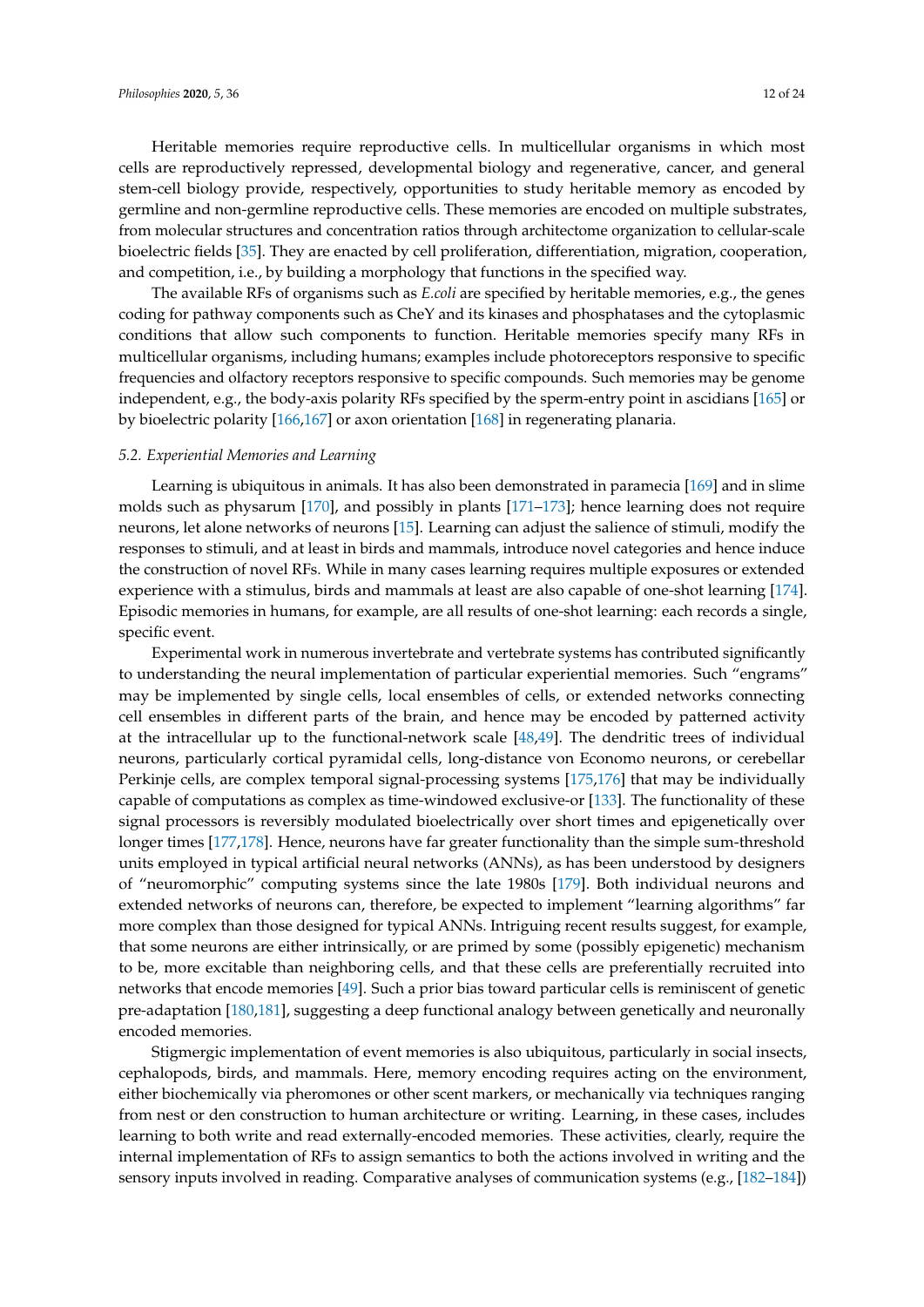and tool use (e.g., [\[185](#page-22-7)[–188\]](#page-22-8)) provide particularly promising avenues to explore both commonalities (e.g., the ubiquitous role of FoxP in communication systems [\[189\]](#page-22-9)) and differences in the learning and encoding of these RFs.

#### *5.3. Reporting, Reconsolidation, and Error Correction*

Any behavior can be considered a "report" of one or more memories. Understanding which memories are being reported is clearly an experimental and interpretative challenge, even in the case of human verbal reports. More interesting in the present context, however, is the question of whether, and if so how, reporting a memory by somehow enacting its content alters that content. Memory content change on reconsolidation is well documented in the case of human episodic memories [\[50](#page-17-7)[,51\]](#page-17-8). Can this be expected for memories across the board? If memories are generically unstable, what kinds of redundancy or error correction systems can be expected?

It is clear that reconsolidation generically effects revision in at least one other form of memory: object tokens. As objects change state, their identifying features may change; state changes accompanying growth in individual humans are an obvious example. Object tokens must, therefore, be continually updated [\[122\]](#page-19-21); while previous versions may be maintained in a "historical model" of the individual, they are recalled by chaining backwards from the current version. Within a nervous system, these are all dynamic processes that involve exciting some cells and inhibiting others, i.e., they involve the same cellular-scale changes that record memories in the first place. Reactivation (recall) and reconsolidation can, therefore, be expected to cause memory revision generically.

Humans employ both communication with others and external objects, including written documents and recorded images, to supplement individual memories and hence to provide both error correction and the possibility for restoring memories that have been degraded or lost. The maintenance of a shared language, for example, requires communication and benefits from recording and writing. Words (nouns) are markers for object tokens, and hence for object-identifying RFs. We can expect the maintenance of shared RFs for external objects to generically require both communication and shared external exemplars, e.g., "canonical" objects that all within a community agree are tables, tools, or most critically, in-group or out-group members. Members of a linguistic community must, moreover, be capable of recognizing that other members agree about the status of such objects and the words used to refer to them [\[190\]](#page-22-10).

Redundancy and "community" based error correction are, effectively, methods for distributing memory across multiple, at least partially interchangable representations. We suggest that such distributed-memory methods are employed in analogous ways at all scales of biological organization, from double-stranded DNA and the maintenance of multiple copies of the genome in most eukaryotic cells, to quorum sensing and other means by which cells "negotiate" and "agree" by exchanging molecular or bioelectric signals, to the redundancy and handshaking mechanisms employed by neural, hormonal, and immune systems. Organisms capable of preserving experiential memories across events in which the brain is substantially remodeled (e.g., in insect metamophosis) or even completely regenerated following injury (e.g., in planaria) provide compelling examples of distributed memory [\[191\]](#page-22-11). While we do not, in general, know the "words" being used in these memories or the RFs with which they are associated, the languages of communication and information flow are so intuitively natural that they have been employed to describe such systems even in the absence of detailed computational analysis or specific functional analogies. We suggest that viewing these systems explicitly in terms of computational models, e.g., in terms of VFE minimization and Bayesian satisficing [\[41,](#page-17-3)[42,](#page-17-4)[74](#page-18-3)[,75\]](#page-18-4), will prove increasingly useful.

# *5.4. Reconsidering the Cognitive Role of Grammatical Language*

Converging evidence from functional neuroscience and cognitive, evolutionary, and social psychology has led over the past decade to a substantial rethinking of the role of grammatical language, and indeed of the symbolic constructs of "good old-fashioned" AI (GOFAI) in general,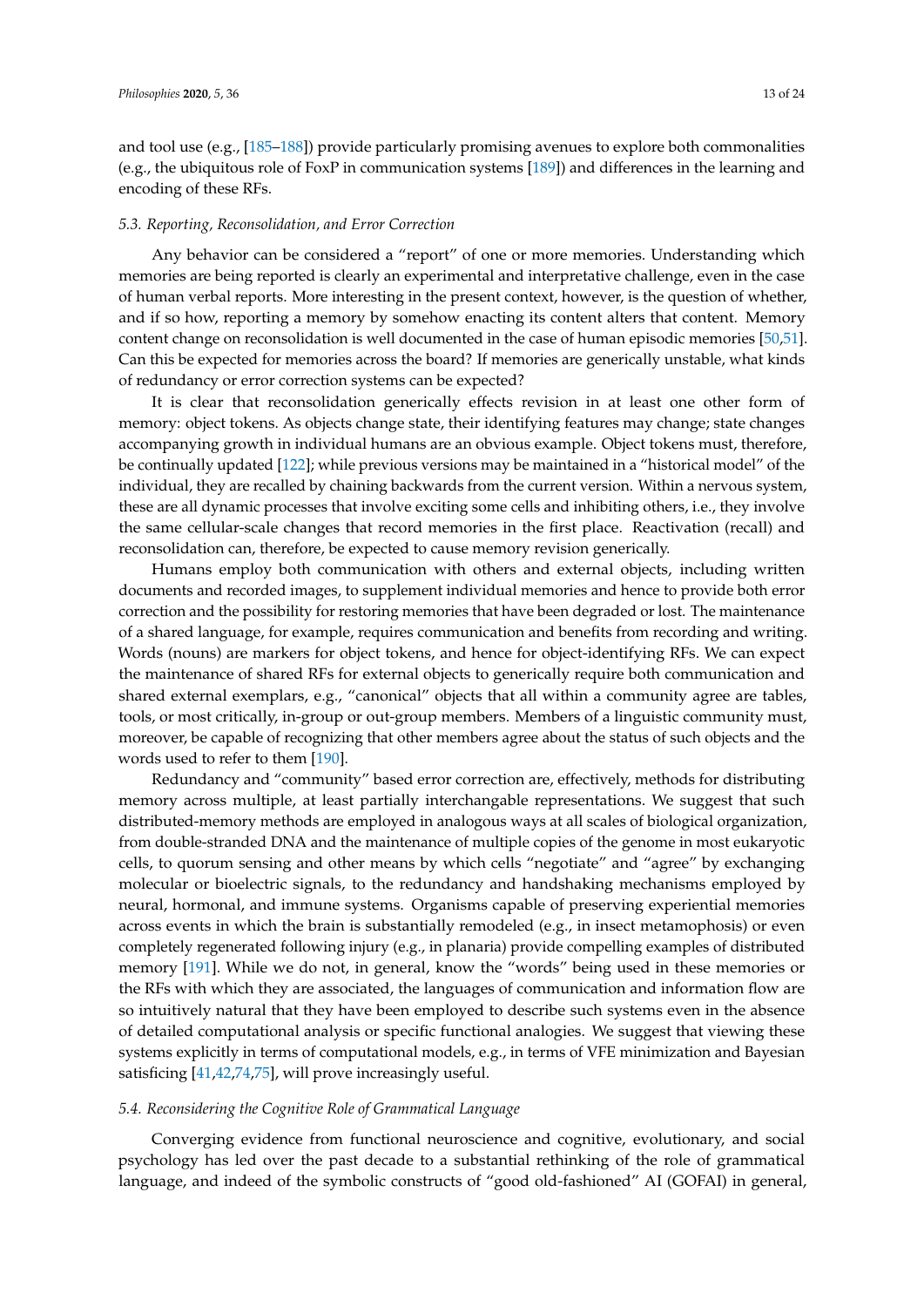in the implementation of human cognition. One strand of this rethinking focuses on the role uniquely played by language, and by the deliberative, inner-speech driven Process-2 cognition underlying public language use, in human communication. As Adolphs [\[190\]](#page-22-10) emphasizes, the primary selection pressures in later human evolution were social. In such a setting, language serves not only as a means of cooperative communication, but of justification, pursuasion, and deception, including self-deceptive rationalization [\[192](#page-22-12)[–195\]](#page-22-13). These uses of language suggest a role for language on the "surface" of cognition, above the level of, e.g., situational awareness or planning. The general, cross-domain association of expertise (including expertise in the use of language) with automaticity [\[196–](#page-22-14)[198\]](#page-22-15) and the difficulty of achieving a fully self-consistent definition of Process-2 cognition [\[199\]](#page-22-16) similarly suggest a surface role for both Process-2 cognition and language. Chater [\[200\]](#page-22-17) formulates this "flat" conception of cognition as "mental [i.e., cognitive and emotional] processes are *always* unconscious—consciousness reports answers, but not their origins ... we are only ever conscious of the results of the brain's interpretations—not the 'raw' information it makes sense of, or the intervening inferences" (p. 180, emphasis in original), a characterization that comports well with the MB condition [\[33\]](#page-16-17), the idea that perception and action act, in all modalities, through an "interface" separating the cognitive system from the world [\[201\]](#page-22-18), and the GNW architecture [\[148\]](#page-20-22). Indeed Process-2 cognition can be fully implemented by automated, Process-1 cognition in a GNW setting [\[202\]](#page-22-19).

If language use is a modal, surface phenomenon implemented by domain-general, scale-free mechanisms such as hierarchical Bayesian satisficing [\[41,](#page-17-3)[42\]](#page-17-4), the need to identify specific neural implementations of syntactic or lexical symbols at the computational level [\[1](#page-15-0)[,2](#page-15-1)[,203\]](#page-22-20) to explain language use diminishes, and possibly disappears altogether. Historically, the greatest barrier to domain-nonspecific models of language use has been recursion [\[6](#page-15-5)[,204\]](#page-22-21). Recursive sequence learning and production is not, however, limited to language; visual processing [\[205\]](#page-22-22) and motor planning [\[206](#page-23-0)[,207\]](#page-23-1) are now known to be both recursive and independent of language. These earlier-evolving systems may have been co-opted for language processing, a co-option supported by comparative phenotypic analysis of FoxP mutations [\[208\]](#page-23-2). The motor planning system is a canonical predictive-processing system [\[209\]](#page-23-3) that can be described in terms of hierarchical Bayesian satisficing in a way largely analogous to visual processing [\[210\]](#page-23-4). Significantly, neuroimaging studies consistently localize numerical and mathematical reasoning, including abstract symbolic reasoning, to fronto-parietal networks that overlap visual motion-detection and motor areas, not language-processing (e.g., Broca's) areas [\[211](#page-23-5)[,212\]](#page-23-6). As with grammatical sentence construction, whether abstract mathematical manipulations are implemented by a hierarchical Bayesian mechanism remains unknown.

# <span id="page-13-0"></span>**6. How Do Living Systems Represent Themselves?**

One of us (ML) has previously suggested that the "self" is usefully thought of in terms of a "cognitive light cone" indicating the horizon of the goal states the agent is capable of pursuing. The spatial extent demarcates the distance across which it is able to take measurements and exert effects, and the forward and backward temporal extents indicate the system's abilities to anticipate the future and recall the past, respectively [\[24\]](#page-16-8). The "past" here is the past of experienced events, and hence of memories resulting from learning. While many non-human animals clearly remember places, events, and social roles and some are capable of planning cooperative hunts or raids against neighboring populations, evidence for "mental time travel" to the past via episodic memory or the future via prospective memory is contested, and these are often regarded as human-specific [\[5\]](#page-15-4). It is not clear, in particular, whether any non-humans have a sufficiently flexible self-representation to represent their own past or future actions.

The status of the human self-representation also remains unclear. Electro-encephalographic (EEG) studies of experienced meditators localize the experienced emotional-agentive, narrative-agentive, and passive "witness" aspects of the self to right- and left-posterior and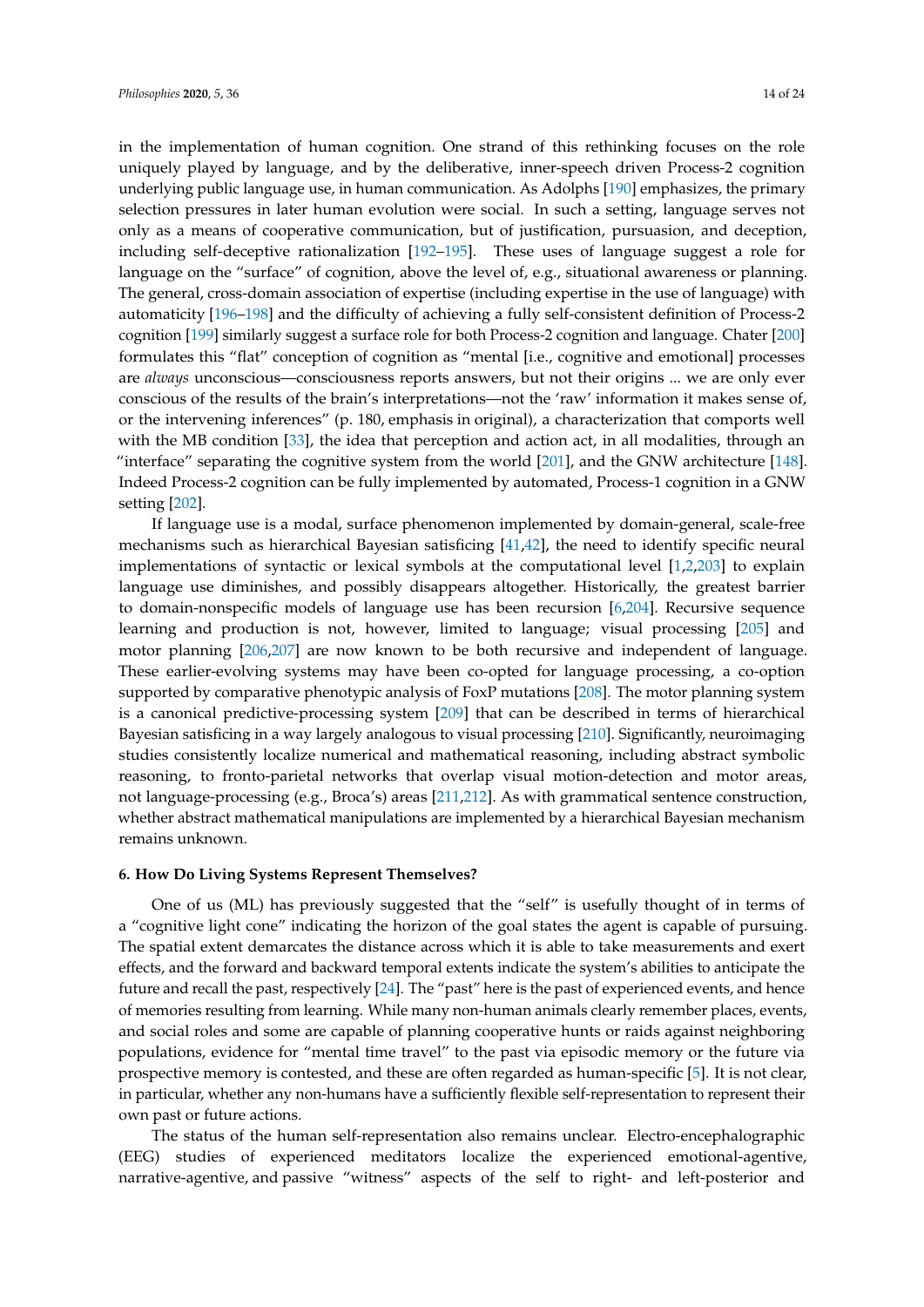mid-frontal excitations, respectively [\[213\]](#page-23-7). The insular-cingulate-limbic loop involved in salience allocation is also involved in linking the interoceptive sense of a bodily self to both cognitive control and memory [\[52–](#page-17-9)[55\]](#page-17-10). How this pragmatic self-representation relates to the "psychological" self characterized by beliefs, desires, ethical attitudes, and personality, and even whether this latter self exists, remain open questions [\[200](#page-22-17)[,214](#page-23-8)[,215\]](#page-23-9).

It seems natural to view the pragmatic self representation as an RF, but what exactly does it measure, how is it implemented, and most critically, how do implementations at different scales relate? Levin [\[24,](#page-16-8)[216\]](#page-23-10) considers a self to be a stable unit of cooperative action, whether at the cellular, tissue, organ, organism, community, or even higher scale. At what scale does the self-representation become a distinct functional component, as it appears to be in humans, of the self it represents? Heat-shock and other stress-response proteins provide measurable indicators of cellular state to other cellular processes; one can, for example, consider the *E. coli* heat-shock system an RF for environmental stress. It is not, however, clear that any component of the metabolic and regulatory network of *E. coli* represents the state of the rest of the network in the way that the human insular-cingulate-limbic loop represents the state of the body to frontal control systems, or in the way that the somatosensory homunculus represents the body to the tactile-processing system. The functional architecture of *E. coli* involves many communicating components, but does not appear to involve an overall metaprocessor. Is metaprocessing, and hence the need for one or more separate self-RFs, part of the mammalian innovation of developing a cerebral cortex?

Cancer is widely considered a "rebellion" on the part of some cells against the cooperative requirements of the whole organism. Does the "new self" of a tumor emerge de novo, or is it latent, and somehow actively repressed, in well-behaved somatic cells? Does the immune system have specific RFs for cancers? The various microbial communities within a holobiont cooperate and compete with each other and with their eukaryotic host; are these interactions productively viewed as social, political, or economic, i.e., can models based on such concepts contribute predictive power that is unavailable in the languages of biochemistry, cell biology, or microbial ecology? It perhaps depends on how context-sensitive these interactions, and the RFs that support them, turn out to be.

Is it, finally, useful to think of ecosystem-scale systems or even life as a whole as "selves"? Living systems, including the living system we call "evolution", appear to minimize VFE at every scale [\[37\]](#page-16-21). Minimizing VFE requires detecting prediction failures. Does this require a self?

#### <span id="page-14-0"></span>**7. Conclusion: Meaning as a Multi-Scale Phenomenon**

Human beings create meanings. We have argued in this paper that the creation of meanings is not unique to humans, or even to "complex" organisms, but is a ubiquitous characteristic of living systems. Descartes was wrong to view nonhumans as mindless automata: all bodies are managed by "minds" capable of specifically recognizing environmental states and, in some cases, spatially-located persistent objects, switching attention when needed, and constructing memories. The basic principles of cognition are, as suggested in [\[24\]](#page-16-8), scale-free.

What changes, however, does this suggest for biology? The language of cognition provides abstractions, like memory and attention that generalize over wide ranges of biological phenomena. The concept of a reference frame, this time from physics, is similarly wide-ranging. The "lumping" enabled by these abstractions suggests common, general, computational mechanisms with scale-specific implementations. The often-noted structural similarities between regulatory pathways and neurofunctional networks [\[217\]](#page-23-11), and particularly the possibility that bow-tie regulatory networks function as GNW-type broadcast architectures, suggest that such common mechanisms exist, a suggestion reinforced by the utility of active inference as an information-processing model on multiple scales.

Further development of specific abilities to manipulate existing biological RFs at the scale at which they are implemented, e.g., bioelectric manipulations of body-axis polarity in planaria [\[166,](#page-21-13)[167\]](#page-21-14) or optogenetic manipulations of particular memories in mice [\[49\]](#page-17-6) will begin to construct a vocabulary of functional localization, analogous to the vocabulary of functional networks in the mammalian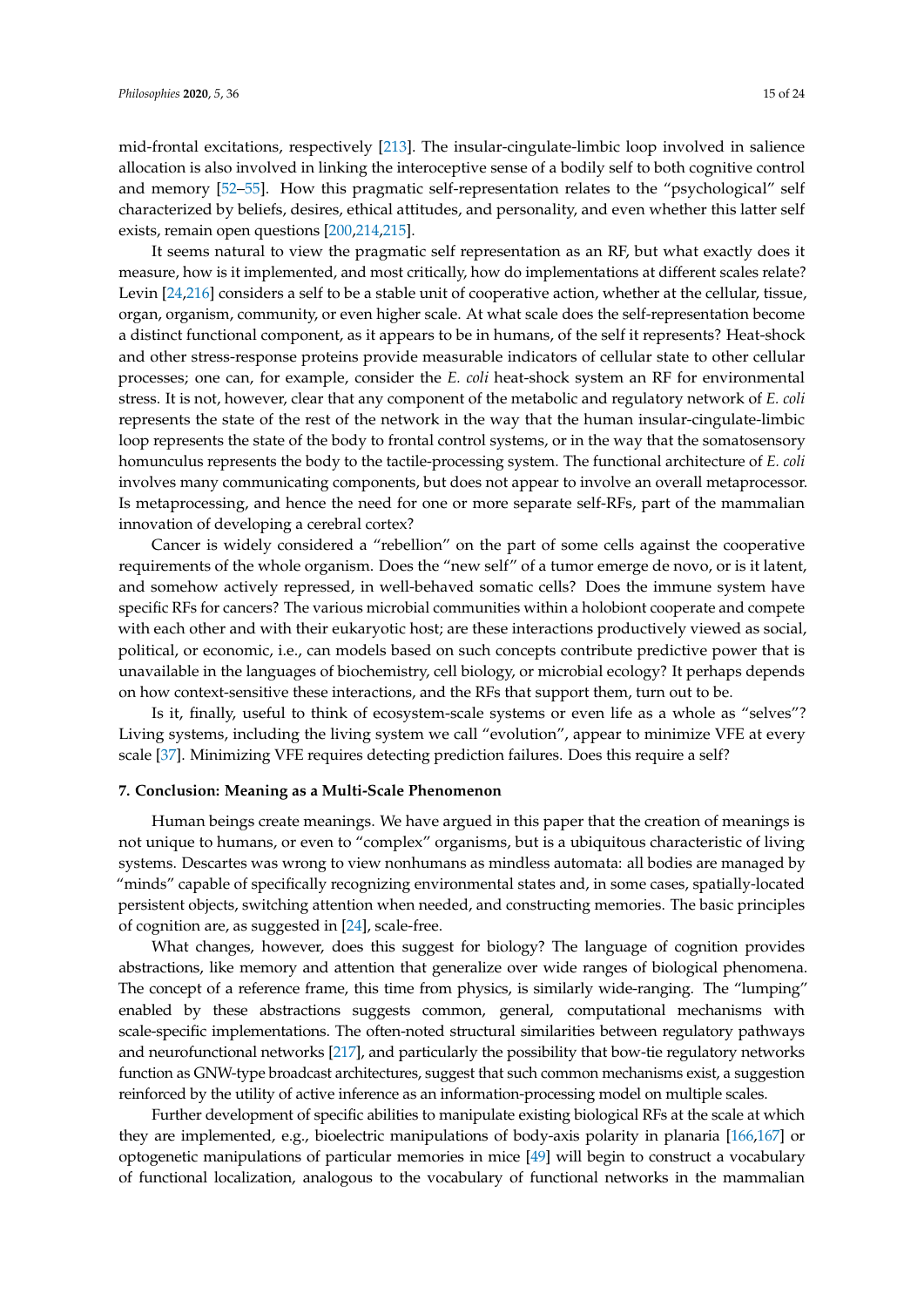brain. The true test of these ideas, however, lies in the possibility of implementing new RFs from scratch in synthetic biological systems [\[216,](#page-23-10)[218–](#page-23-12)[221\]](#page-23-13). Paraphrasing Feynman, making it is a way of understanding it [\[222\]](#page-23-14).

Throughout this paper, we have illustrated the use of multiple languages and techniques, at multiple scales, in organisms from microbes to humans, to understand the biology of meaning. We have also, contra [\[223\]](#page-23-15), shown how concepts originating in the cognitive sciences apply to biological systems across the board. Disciplinary barriers, like trade barriers, benefit entrenched interests by interrupting the flow of ideas and techniques that might otherwise transform ways of thinking and experimental methods. We hope in this essay to have contributed somewhat to their dissolution.

**Author Contributions:** Conceptualization, C.F. and M.L.; writing—original draft preparation, C.F.; writing—review and editing, C.F. and M.L. All authors have read and agreed to the published version of the manuscript.

**Funding:** The work of M.L. was supported by the Barton Family Foundation and the Templeton World Charity Foundation (No. TWCF0089/AB55).

**Conflicts of Interest:** The authors declare no conflict of interest.

# **Abbreviations**

The following abbreviations are used in this manuscript:

| AI           | Artificial Intelligence                                                                                               |
|--------------|-----------------------------------------------------------------------------------------------------------------------|
| <b>ANN</b>   | <b>Artificial Neural Network</b>                                                                                      |
| <b>GNW</b>   | Global Neuronal Workspace                                                                                             |
| <b>GOFAI</b> | Good Old-Fashioned AI                                                                                                 |
| <b>GRN</b>   | Gene Regulation Network                                                                                               |
| ™∩ ⊤         | $\mathbf{r}$ . $\mathbf{r}$ . $\mathbf{r}$ . $\mathbf{r}$ . $\mathbf{r}$ . $\mathbf{r}$ . $\mathbf{r}$ . $\mathbf{r}$ |

- LGT Lateral Gene Transfer
- MY Million Year
- ps picosecond  $(10^{-12} \text{ second})$
- RF Reference Frame
- VFE Variational Free Energy

# **References**

- <span id="page-15-0"></span>1. Fodor, J.A. *The Language of Thought*; Harvard University Press: Cambridge, MA, USA, 1975.
- <span id="page-15-1"></span>2. Hinzen, W. What is un-Cartesian linguistics? *Biolinguistics* **2014**, *8*, 226–257.
- <span id="page-15-2"></span>3. Evans, J.B.T. Dual processing accounts of reasoning, judgement and social cognition. *Annu. Rev. Psychol.* **2008**, *59*, 255–278. [\[CrossRef\]](http://dx.doi.org/10.1146/annurev.psych.59.103006.093629) [\[PubMed\]](http://www.ncbi.nlm.nih.gov/pubmed/18154502)
- <span id="page-15-3"></span>4. Gentner, D. Why we're so smart. In *Language and Mind: Advances in the Study of Language and Thought*; Gentner, D., Goldin-Meadow, S., Eds.; MIT Press: Cambridge, MA, USA, 2003; pp. 195–235.
- <span id="page-15-4"></span>5. Suddendorf, T.; Corballis, M.C. The evolution of foresight: What is mental time travel, and is it unique to humans? *Behav. Brain Sci.* **2007**, *30*, 299–351. [\[CrossRef\]](http://dx.doi.org/10.1017/S0140525X07001975)
- <span id="page-15-5"></span>6. Hauser, M.D.; Chomsky, N.; Fitch, W.T. The faculty of language: What is it, who has it, and how did it evolve? *Science* **2002**, *298*, 1569–1579. [\[CrossRef\]](http://dx.doi.org/10.1126/science.298.5598.1569)
- <span id="page-15-6"></span>7. Muñoz-Dorado, J.; Marcos-Torres, F.J.; García-Bravo, E.; Moraleda-Muxnxoz, A.; Pérez, J. Myxobacteria: Moving, killing, feeding, and surviving together. *Front. Microbiol.* **2016**, *7*, 781. [\[CrossRef\]](http://dx.doi.org/10.3389/fmicb.2016.00781) [\[PubMed\]](http://www.ncbi.nlm.nih.gov/pubmed/27303375)
- <span id="page-15-7"></span>8. Calvo, P.; Kiejzer, F. Plant Cognition. In *Plant-Environment Interactions, Signaling and Communication in Plants*; Baluška, Ed.; Springer: Berlin, Germany, 2009; pp. 247–266.
- <span id="page-15-8"></span>9. Dreyfus, H.L. *What Computers Can't Do: A Critique of Artificial Reason*; Harper and Row: New York, NY, USA, 1972.
- 10. Searle, J.R. Minds, brains, and programs. *Behav. Brain Sci.* **1980**, *3*, 417–424. [\[CrossRef\]](http://dx.doi.org/10.1017/S0140525X00005756)
- 11. Fodor, J.A. *The Mind Doesn't Work That Way: The Scope and Limits of Computational Psychology*; MIT Press: Cambride, MA, USA, 2000.
- <span id="page-15-9"></span>12. Froese, T.; Taguchi, S. The problem of meaning in AI and robotics: Still with us after all these years. *Philosophies* **2019**, *4*, 14. [\[CrossRef\]](http://dx.doi.org/10.3390/philosophies4020014)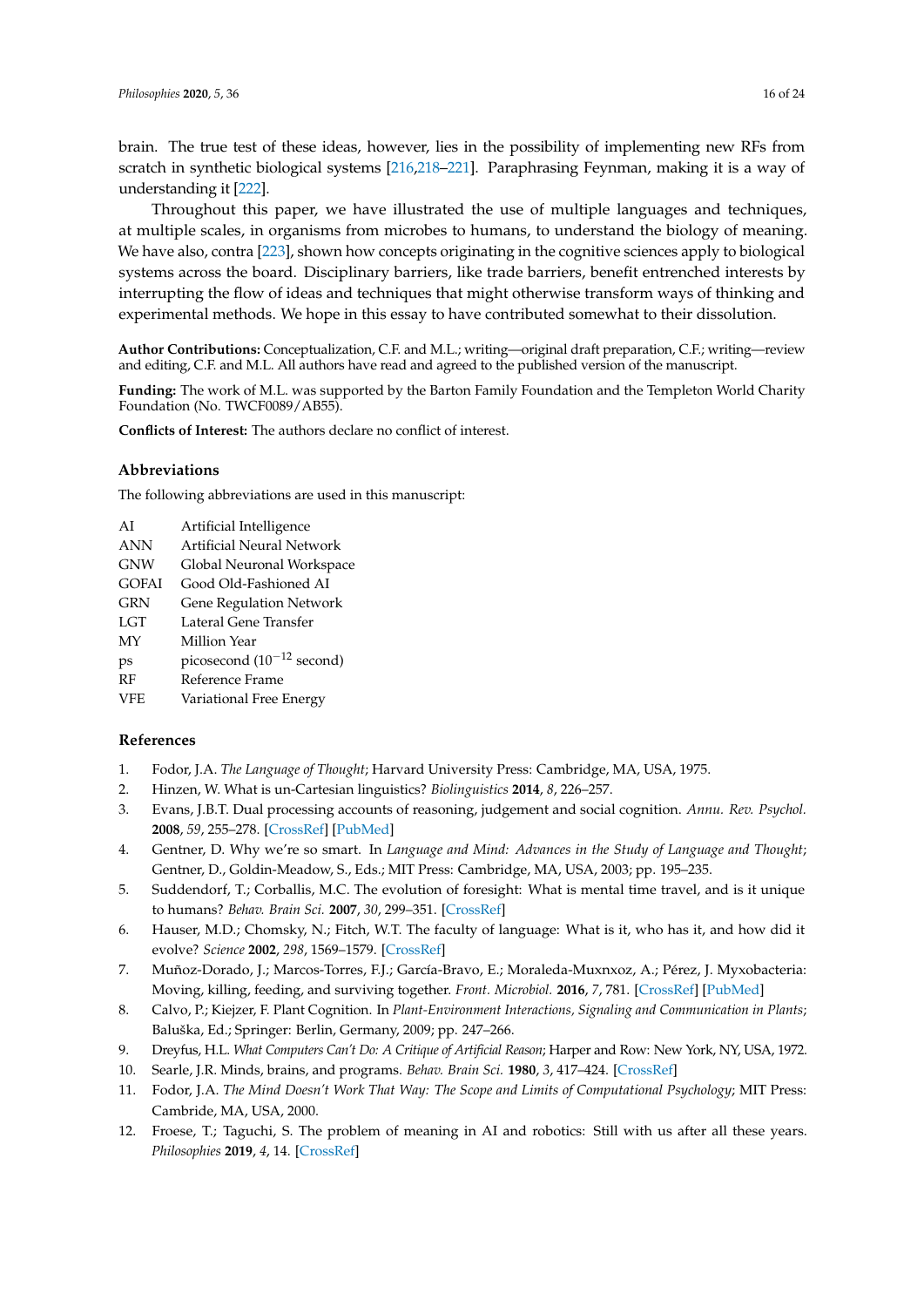- <span id="page-16-0"></span>13. Gagliano, M.; Grimonprez, M. Breaking the silence—Language and the making of meaning in plants. *Ecopsychology* **2015**, *7*, 145–152. [\[CrossRef\]](http://dx.doi.org/10.1089/eco.2015.0023)
- <span id="page-16-6"></span>14. Lyon, P. The cognitive cell: Bacterial behavior reconsidered. *Front. Microbiol.* **2015**, *6*, 264. [\[CrossRef\]](http://dx.doi.org/10.3389/fmicb.2015.00264)
- <span id="page-16-1"></span>15. Baluška, F.; Levin, M. On having no head: Cognition throughout biological systems. *Front. Psychol.* **2016**, *7*, 902. [\[CrossRef\]](http://dx.doi.org/10.3389/fpsyg.2016.00902)
- <span id="page-16-2"></span>16. Newen, A.; De Bruin, B.; Gallagher, S. 4E cognition: Historical roots, key concepts, and central issues. In *The Oxford Handbook of 4E Cognition*; Newen, A., De Bruin, B., Gallagher, S., Eds.; Oxford University Press: Oxford, UK, 2018; pp. 3–15.
- <span id="page-16-3"></span>17. Kull, K.; Deacon, T.; Emmeche, C.; Hoffmeyer, J.; Stjernfelt, F. Theses on biosemiotics: Prolegomena to a theoretical biology. In *Towards a Semiotic Biology: Life Is the Action of Signs*; Emmeche, C., Kull, K., Eds.; Imperial College Press: London, UK, 2011; pp. 25–41.
- <span id="page-16-4"></span>18. Maturana, H.R.; Varela, F.J. *Autopoesis and Cognition: The Realization of the Living*; D. Reidel: Dordrecht, The Netherlands, 1980.
- <span id="page-16-5"></span>19. Varela, F.J.; Thompson, E.; Rosch, E. *The Embodied Mind*; MIT Press: Cambridge, MA, USA, 1991.
- <span id="page-16-7"></span>20. Pattee, H.H. Cell psychology. *Cogn. Brain Theory* **1982**, *5*, 325–341.
- 21. Stewart, J. Cognition = Life: Implications for higher-level cognition. *Behav. Process.* **1996**, *35*, 311–326. [\[CrossRef\]](http://dx.doi.org/10.1016/0376-6357(95)00046-1)
- 22. di Primio, F.; Müller, B.F.; Lengeler, J.W. Minimal cognition in unicellular organisms. In *From Animals to Animats*; Meyer, J.A., Berthoz, A., Floreano, D., Roitblat, H.L., Wilson, S.W., Eds.; International Society For Adaptive Behavior: Honolulu, HI, USA, 2000; pp. 3–12.
- 23. Miller, W.B.; Torday, J.S. Four domains: The fundamental unicell and post-Darwinian cognition-based evolution. *Prog. Biophys. Mol. Biol.* **2018**, *140*, 49–73. [\[CrossRef\]](http://dx.doi.org/10.1016/j.pbiomolbio.2018.04.006) [\[PubMed\]](http://www.ncbi.nlm.nih.gov/pubmed/29685747)
- <span id="page-16-8"></span>24. Levin, M. The computational boundary of a 'self': Developmental bioelectricity drives multicellularity and scale-free cognition. *Front. Psychol.* **2019**, *10*, 2688. [\[CrossRef\]](http://dx.doi.org/10.3389/fpsyg.2019.02688) [\[PubMed\]](http://www.ncbi.nlm.nih.gov/pubmed/31920779)
- <span id="page-16-9"></span>25. Gibson, J.J. *The Ecological Approach to Visual Perception*; Houghton Mifflin: Boston, MA, USA, 1979.
- <span id="page-16-10"></span>26. Turvey, M.T.; Shaw, R.E.; Reed, E.S.; Mace, M.W. Ecological laws of perceiving and acting: In reply to Fodor and Pylyshyn (1981). *Cognition* **1981**, *9*, 237–304. [\[CrossRef\]](http://dx.doi.org/10.1016/0010-0277(81)90002-0)
- <span id="page-16-11"></span>27. Michaels, C.F.; Carello, C. *Direct Perception*; Prentice-Hall: Englewood Cliffs, NJ, USA, 1981.
- <span id="page-16-12"></span>28. Chemero, A. Radical embodied cognitive science. *Rev. Gen. Psychol.* **2013**, *17*, 145–150. [\[CrossRef\]](http://dx.doi.org/10.1037/a0032923)
- <span id="page-16-13"></span>29. Di Paolo, E.; Thompson, E. The enactive approach. In *The Routledge Handbook of Embodied Cognition*; Shapiro, L., Ed.; Routledge: London, UK, 2014; pp. 68–78.
- <span id="page-16-14"></span>30. Anderson, M.L. Embodied cognition: A field guide. *Artif. Intell.* **2003**, *149*, 91–130. [\[CrossRef\]](http://dx.doi.org/10.1016/S0004-3702(03)00054-7)
- <span id="page-16-15"></span>31. Froese, T.; Ziemke, T. Enactive artificial intelligence: Investigating the systemic organization of life and mind. *Artif. Intell.* **2009**, *173*, 466–500. [\[CrossRef\]](http://dx.doi.org/10.1016/j.artint.2008.12.001)
- <span id="page-16-16"></span>32. Spencer, J.P.; Perone, S.; Johnson, J.S. Dynamic field theory and embodied cognitive dynamics. In *Toward a Unified Theory of Development Connectionism and Dynamic System Theory Reconsidered*; Spencer, J.P., Ed.; Oxford University Press: Oxford, UK, 2009; pp. 86–118.
- <span id="page-16-17"></span>33. Clark, A. How to knit your own Markov blanket: Resisting the Second Law with metamorphic minds. In *Philosophy and Predictive Processing: 3*; Metzinger, T., Wiese, W., Eds.; MIND Group: Frankfurt am Main, Germany, 2017. [\[CrossRef\]](http://dx.doi.org/10.15502/9783958573031)
- <span id="page-16-18"></span>34. Bbichakjian, B.H. Language: From sensory mapping to cognitive construct. *Biolinguistics* **2012**, *6*, 247–258.
- <span id="page-16-19"></span>35. Fields, C.; Levin, M. Multiscale memory and bioelectric error correction in the cytoplasm-cytoskeletonmembrane system. *WIRES Syst. Biol. Med.* **2018**, *10*, e1410. [\[CrossRef\]](http://dx.doi.org/10.1002/wsbm.1410)
- <span id="page-16-20"></span>36. Fields, C.; Levin, M. Integrating evolutionary and developmental thinking into a scale-free biology. *BioEssays* **2020**, *42*, 1900228. [\[CrossRef\]](http://dx.doi.org/10.1002/bies.201900228) [\[PubMed\]](http://www.ncbi.nlm.nih.gov/pubmed/32537770)
- <span id="page-16-21"></span>37. Fields, C.; Levin, M. Does evolution have a target morphology? *Organisms* **2020**, *4*, 57–76.
- <span id="page-16-22"></span>38. Bartlett, S.D.; Rudolph, T.; Spekkens, R.W. Reference frames, superselection rules, and quantum information. *Rev. Mod. Phys.* **2007** *79*, 555–609. [\[CrossRef\]](http://dx.doi.org/10.1103/RevModPhys.79.555)
- <span id="page-16-23"></span>39. Rao, R.P.; Ballard, D.H. Predictive coding in the visual cortex: A functional interpretation of some extra-classical receptive-field effects. *Nat. Neurosci.* **1999**, *2*, 79–87. [\[CrossRef\]](http://dx.doi.org/10.1038/4580) [\[PubMed\]](http://www.ncbi.nlm.nih.gov/pubmed/10195184)
- 40. Knill, D.C.; Pouget, A. The Bayesian brain: The role of uncertainty in neural coding and computation. *Trends Neurosci.* **2004**, *27*, 712–719. [\[CrossRef\]](http://dx.doi.org/10.1016/j.tins.2004.10.007)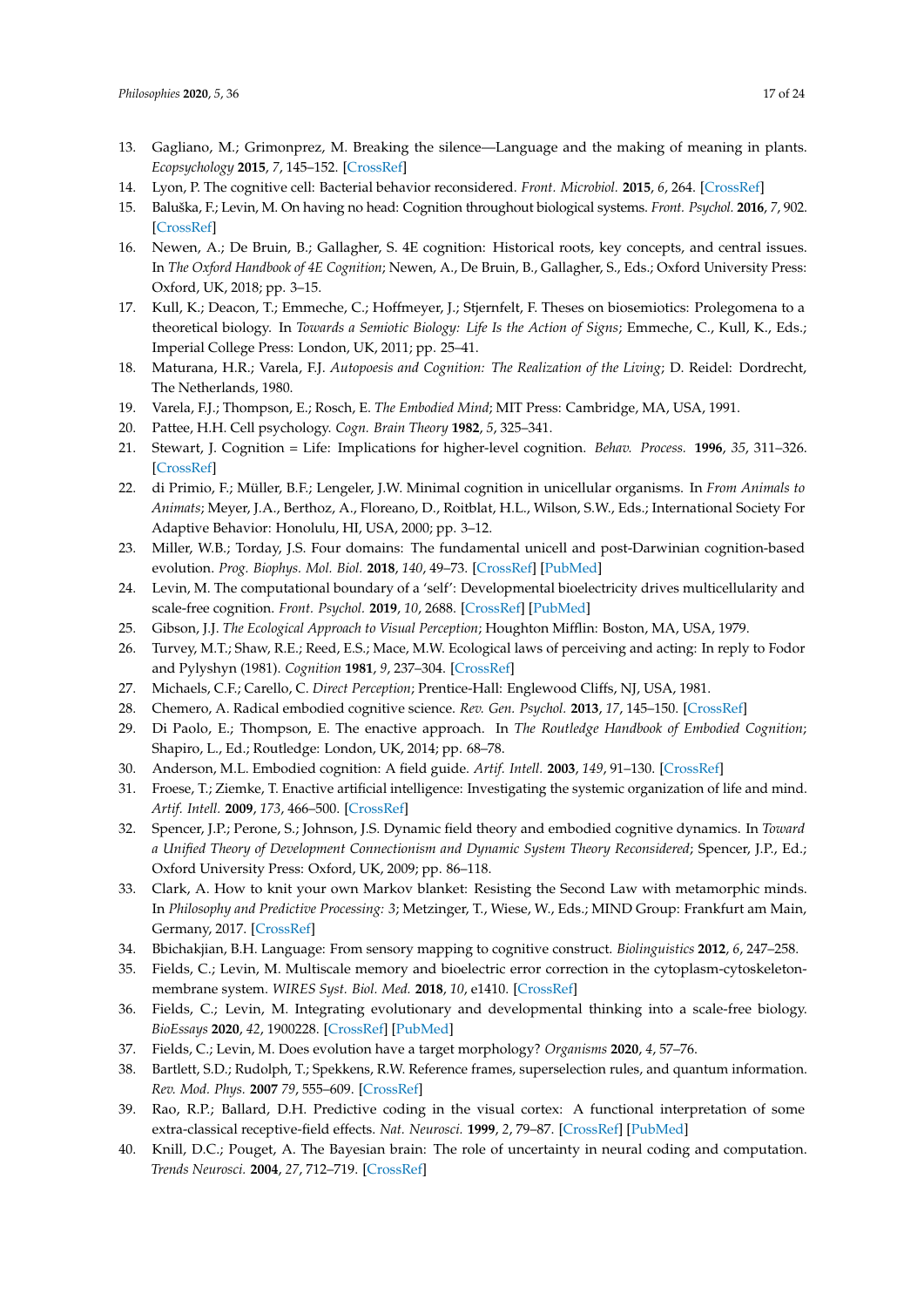- <span id="page-17-3"></span>41. Friston, K.J. The free-energy principle: A unified brain theory? *Nat. Rev. Neurosci.* **2010**, *11*, 127–138. [\[CrossRef\]](http://dx.doi.org/10.1038/nrn2787)
- <span id="page-17-4"></span>42. Friston, K.J. Life as we know it. *J. R. Soc. Interface* **2013**, *10*, 20130475. [\[CrossRef\]](http://dx.doi.org/10.1098/rsif.2013.0475)
- 43. Clark, A. Whatever next? Predictive brains, situated agents, and the future of cognitive science. *Behav. Brain Sci.* **2013**, *36*, 181–204. [\[CrossRef\]](http://dx.doi.org/10.1017/S0140525X12000477)
- 44. Hohwy, J. *The Predictive Mind*; Oxford University Press: Oxford, UK, 2013.
- <span id="page-17-0"></span>45. Spratling, M.W. Predictive coding as a model of cognition. *Cogn. Process.* **2016**, *17*, 279–305. [\[CrossRef\]](http://dx.doi.org/10.1007/s10339-016-0765-6)
- <span id="page-17-1"></span>46. Corbetta, M.; Shulman, G.L. Control of goal-directed and stimulus-driven attention in the brain. *Nat. Rev. Neurosci.* **2002**, *3*, 201–215. [\[CrossRef\]](http://dx.doi.org/10.1038/nrn755)
- <span id="page-17-2"></span>47. Vossel, S.; Geng, J.J.; Fink, G.R. Dorsal and ventral attention systems: Distinct neural circuits but collaborative roles. *Neurosci.* **2014**, *20*, 150–159. [\[CrossRef\]](http://dx.doi.org/10.1177/1073858413494269) [\[PubMed\]](http://www.ncbi.nlm.nih.gov/pubmed/23835449)
- <span id="page-17-5"></span>48. Eichenbaum, H. Still searching for the engram. *Learn. Behav.* **2016**, *44*, 209–222. [\[CrossRef\]](http://dx.doi.org/10.3758/s13420-016-0218-1) [\[PubMed\]](http://www.ncbi.nlm.nih.gov/pubmed/26944423)
- <span id="page-17-6"></span>49. Josselyn, S.A.; Tonegawa, S. Memory engrams: Recalling the past and imagining the future. *Science* **2020**, *367*, eaaw4325. [\[CrossRef\]](http://dx.doi.org/10.1126/science.aaw4325)
- <span id="page-17-7"></span>50. Nadel, L.; Hupbach, A.; Gomez, R.; Newman-Smith, K. Memory formation, consolidation and transformation. *Neurosci. Biobehav. Rev.* **2012**, *36*, 1640–1645. [\[CrossRef\]](http://dx.doi.org/10.1016/j.neubiorev.2012.03.001) [\[PubMed\]](http://www.ncbi.nlm.nih.gov/pubmed/22465050)
- <span id="page-17-8"></span>51. Schwabe, L.; Nader, K.; Pruessner, J.C. Reconsolidation of human memory: Brain mechanisms and clinical relevance. *Biol. Psychiatry* **2014**, *76*, 274–280. [\[CrossRef\]](http://dx.doi.org/10.1016/j.biopsych.2014.03.008) [\[PubMed\]](http://www.ncbi.nlm.nih.gov/pubmed/24755493)
- <span id="page-17-9"></span>52. Craig, A.D. The sentient self. *Brain Struct. Funct.* **2010**, *214*, 563–577. [\[CrossRef\]](http://dx.doi.org/10.1007/s00429-010-0248-y) [\[PubMed\]](http://www.ncbi.nlm.nih.gov/pubmed/20512381)
- 53. Northoff, G. Brain and self—A neurophilosophical account. *Child Adolesc. Psychiatry Ment. Health* **2013**, *7*, 28. [\[CrossRef\]](http://dx.doi.org/10.1186/1753-2000-7-28)
- 54. Seth, A.K. Interoceptive inference, emotion, and the embodied self. *Trends Cogn. Sci.* **2013**, *17*, 565–573. [\[CrossRef\]](http://dx.doi.org/10.1016/j.tics.2013.09.007)
- <span id="page-17-10"></span>55. Seth, A.K.; Tsakiris, M. Being a beast machine: The somatic basis of selfhood. *Trends Cogn. Sci.* **2018**, *22*, 969–981. [\[CrossRef\]](http://dx.doi.org/10.1016/j.tics.2018.08.008)
- <span id="page-17-11"></span>56. Bateson, G. *Steps to an Ecology of Mind: Collected Essays in Anthropology, Psychiatry, Evolution, and Epistemology*; Jason Aronson: Northvale, NJ, USA, 1972.
- <span id="page-17-12"></span>57. Roederer, J. *Information and Its Role in Nature*; Springer: Berlin, Germany, 2005.
- <span id="page-17-13"></span>58. Darwin, C. *On the Origin of Species by Means of Natural Selection, or the Preservation of Favoured Races in the Struggle for Life*; Murray: London, UK, 1859. Available online: <http://darwin-online.org.uk/Variorum/1859> (accessed on 9 November 2020).
- 59. Schrodinger, E. *What is Life?* Cambridge University Press: Cambridge, UK, 1944.
- 60. Lovelock, J.E.; Margulis, L. Atmospheric homeostasis by and for the biosphere: The Gaia hypothesis. *Tellus* **1974**, *26*, 2–10. [\[CrossRef\]](http://dx.doi.org/10.3402/tellusa.v26i1-2.9731)
- 61. Kauffman, S.A. *The Origins of Order: Self Organization and Selection in Evolution*; Oxford University Press: Oxford, UK, 1993.
- <span id="page-17-14"></span>62. Bartlett, S.; Wong, M.L. Defining Lyfe in the Universe: From three privileged functions to four pillars. *Life* **2020**, *10*, 42. [\[CrossRef\]](http://dx.doi.org/10.3390/life10040042)
- <span id="page-17-15"></span>63. Hermida, M. Life on Earth is an individual. *Theory Biosci.* **2016**, *135*, 37–44. [\[CrossRef\]](http://dx.doi.org/10.1007/s12064-016-0221-2) [\[PubMed\]](http://www.ncbi.nlm.nih.gov/pubmed/26907555)
- <span id="page-17-16"></span>64. Mariscal, C.; Doolittle, W.F. Life and life only: A radical alternative to life definitionism. *Synthese* **2020**, *197*, 2975–2989. [\[CrossRef\]](http://dx.doi.org/10.1007/s11229-018-1852-2)
- <span id="page-17-17"></span>65. Fields, C.; Marcianò, A. Markov blankets are general physical interaction surfaces. *Phys. Life Rev.* **2020**, *33*, 109–111. [\[CrossRef\]](http://dx.doi.org/10.1016/j.plrev.2019.08.004) [\[PubMed\]](http://www.ncbi.nlm.nih.gov/pubmed/31416699)
- <span id="page-17-22"></span>66. Fields, C.; Glazebrook, J.F. Representing measurement as a thermodynamic symmetry breaking. *Symmetry* **2019**, *12*, 810. [\[CrossRef\]](http://dx.doi.org/10.3390/sym12050810)
- <span id="page-17-18"></span>67. Fields, C.; Marcianò, A. Holographic screens are classical information channels. *Quantum Rep.* **2020**, *2*, 326–336. [\[CrossRef\]](http://dx.doi.org/10.3390/quantum2020022)
- <span id="page-17-19"></span>68. Landauer, R. Irreversibility and heat generation in the computing process. *IBM J. Res. Devel.* **1961**, 5, 183–195. [\[CrossRef\]](http://dx.doi.org/10.1147/rd.53.0183)
- <span id="page-17-20"></span>69. Parrondo, J.M.R.; Horowitz, J.M.; Sagawa, T. Thermodynamics of information. *Nat. Phys.* **2015**, *11*, 131–139. [\[CrossRef\]](http://dx.doi.org/10.1038/nphys3230)
- <span id="page-17-21"></span>70. Moore, E.F. Gedankenexperiments on sequential machines. In *Autonoma Studies*; Shannon, C.W., McCarthy, J., Eds.; Princeton University Press: Princeton, NJ, USA, 1956; pp. 129–155.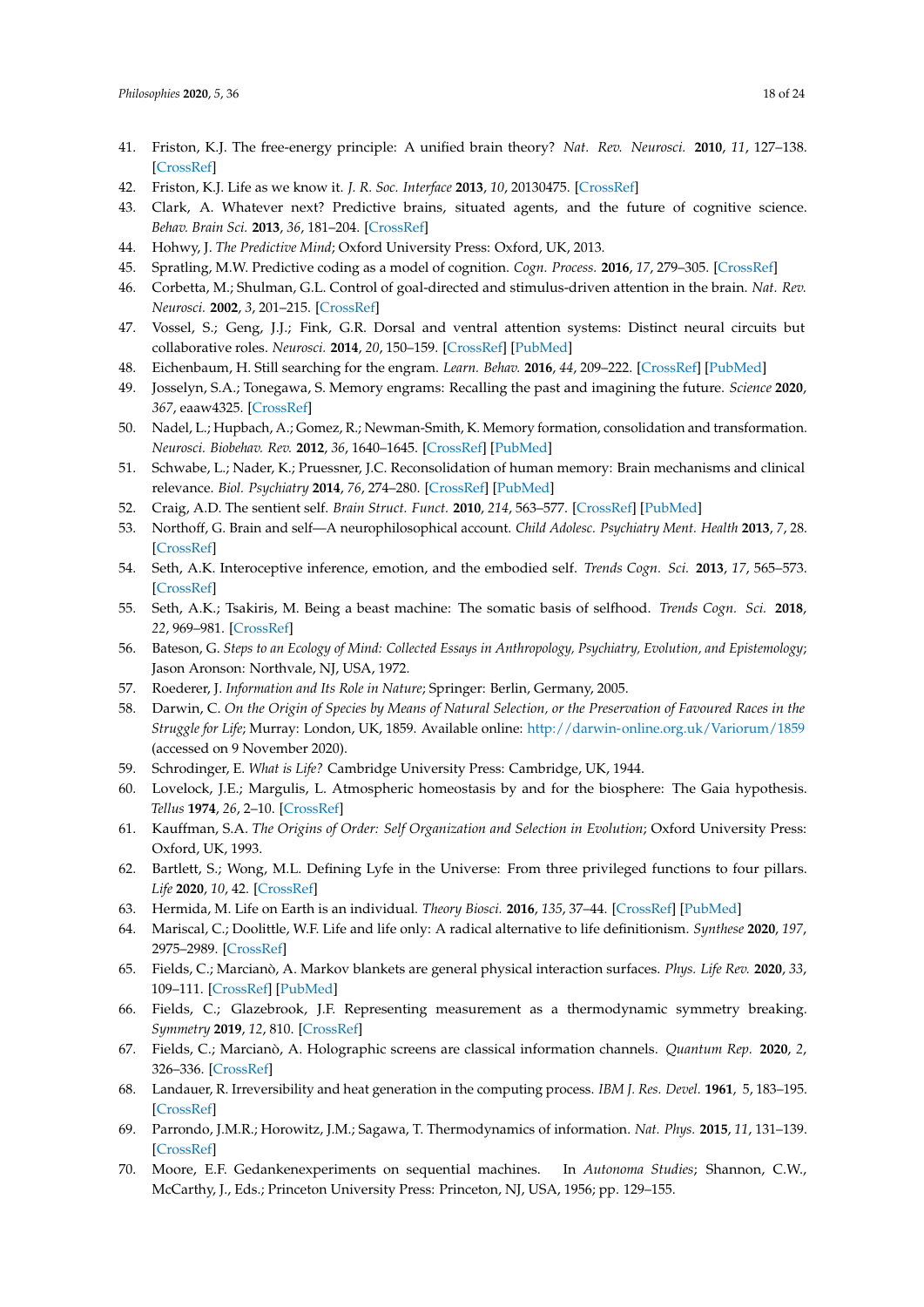- <span id="page-18-0"></span>71. Fields, C. Some consequences of the thermodynamic cost of system identification. *Entropy* **2018**, *20* 797. [\[CrossRef\]](http://dx.doi.org/10.3390/e20100797)
- <span id="page-18-1"></span>72. Fields, C. Building the observer into the system: Toward a realistic description of human interaction with the world. *Systems* **2016**, *4*, 32. [\[CrossRef\]](http://dx.doi.org/10.3390/systems4040032)
- <span id="page-18-2"></span>73. Fields, C. Sciences of observation. *Philosophies* **2018**, *3*, 29. [\[CrossRef\]](http://dx.doi.org/10.3390/philosophies3040029)
- <span id="page-18-3"></span>74. Friston, K.; Levin, M.; Sengupta, B.; Pezzulo, G. Knowing one's place: A free-energy approach to pattern regulation. *J. R. Soc. Interface* **2015**, *12*, 20141383. [\[CrossRef\]](http://dx.doi.org/10.1098/rsif.2014.1383) [\[PubMed\]](http://www.ncbi.nlm.nih.gov/pubmed/25788538)
- <span id="page-18-4"></span>75. Kuchling, F.; Friston, K.; Georgiev, G.; Levin, M. Morphogenesis as Bayesian inference: A variational approach to pattern formation and control in complex biological systems. *Phys. Life Rev.* **2020**, *33*, 88–108. [\[CrossRef\]](http://dx.doi.org/10.1016/j.plrev.2019.06.001) [\[PubMed\]](http://www.ncbi.nlm.nih.gov/pubmed/31320316)
- <span id="page-18-5"></span>76. Hume, D. *An Enquiry Concerning Human Understanding*; A. Millar: London, UK, 1748. Available online: <http://www.gutenberg.org/ebooks/9662> (accessed on 9 November 2020).
- <span id="page-18-6"></span>77. Pattee, H.H. The physics of symbols: Bridging the epistemic cut. *Biosystems* **2001**, *60*, 5–21. [\[CrossRef\]](http://dx.doi.org/10.1016/S0303-2647(01)00104-6)
- <span id="page-18-7"></span>78. Micali, G.; Endres, R.G. Bacterial chemotaxis: Information processing, thermodynamics, and behavior. *Curr. Opin. Microbiol.* **2016**, *30*, 8–15. [\[CrossRef\]](http://dx.doi.org/10.1016/j.mib.2015.12.001)
- <span id="page-18-8"></span>79. Tweedy, L.; Thomason, P.A.; Paschke, P.I.; Martin, K.; Machesky, L.M.; Zagnoni, M.; Insall, R.H. Seeing around corners: Cells solve mazes and respond at a distance using attractant breakdown. *Science* **2020**, *369*, eaay9792. [\[CrossRef\]](http://dx.doi.org/10.1126/science.aay9792)
- <span id="page-18-9"></span>80. Baron, S.; Eisenbach, M. CheY acetylation is required for ordinary adaptation time in *Escherichia coli* chemotaxis. *FEBS Lett.* **2017**, *591*, 1958–1965. [\[CrossRef\]](http://dx.doi.org/10.1002/1873-3468.12699)
- <span id="page-18-10"></span>81. Fields, C.; Marcianò, A. Sharing nonfungible information requires shared nonfungible information. *Quant. Rep.* **2019**, *1*, 252–259. [\[CrossRef\]](http://dx.doi.org/10.3390/quantum1020022)
- <span id="page-18-11"></span>82. Herculano-Houzel, S. Scaling of brain metabolism with a fixed energy budget per neuron: Implications for neuronal activity, plasticity and evolution. *PLoS ONE* **2011**, *6*, e17514. [\[CrossRef\]](http://dx.doi.org/10.1371/journal.pone.0017514)
- <span id="page-18-12"></span>83. Robbins, R.J.; Krishtalka, L.; Wooley, J.C. Advances in biodiversity: Metagenomics and the unveiling of biological dark matter. *Stand. Genom. Sci.* **2016**, *11*, 69. [\[CrossRef\]](http://dx.doi.org/10.1186/s40793-016-0180-8)
- <span id="page-18-13"></span>84. Cabezón, E.; Ripoll-Rozada, J.; Peña, A.; de la Cruz, F.; Arechaga, I. Towards an integrated model of bacterial conjugation. *FEMS Microbiol. Rev.* **2015**, *39*, 81–95. [\[CrossRef\]](http://dx.doi.org/10.1111/1574-6976.12085) [\[PubMed\]](http://www.ncbi.nlm.nih.gov/pubmed/25154632)
- <span id="page-18-14"></span>85. Chen, A.H.; Lubkowicz, D.; Yeong, V.; Chang, R.L.; Silver, P.A. Transplantability of a circadian clock to a noncircadian organism. *Sci. Adv.* **2015**, *1*, e1500358. [\[CrossRef\]](http://dx.doi.org/10.1126/sciadv.1500358) [\[PubMed\]](http://www.ncbi.nlm.nih.gov/pubmed/26229984)
- <span id="page-18-15"></span>86. Barkow, J.; Cosmides, L.; Tooby, J. *The Adapted Mind: Evolutionary Psychology and the Generation of Culture*; Oxford University Press: Oxford, UK, 1992.
- <span id="page-18-16"></span>87. Buss, D.M. (Ed.) *The Handbook of Evolutionary Psychology*; John Wiley: Hoboken, NJ, USA, 2005.
- <span id="page-18-17"></span>88. Cook, N.D.; Carvalho, G.B.; Damasio, A. From membrane excitability to metazoan psychology. *Trends Neurosci.* **2014**, *37*, 698–705. [\[CrossRef\]](http://dx.doi.org/10.1016/j.tins.2014.07.011) [\[PubMed\]](http://www.ncbi.nlm.nih.gov/pubmed/25176475)
- <span id="page-18-18"></span>89. Capra, E.J.; Laub, M.T. Evolution of two-component signal transduction systems. *Annu. Rev. Microbiol.* **2012**, *66*, 325–347. [\[CrossRef\]](http://dx.doi.org/10.1146/annurev-micro-092611-150039) [\[PubMed\]](http://www.ncbi.nlm.nih.gov/pubmed/22746333)
- <span id="page-18-19"></span>90. Loh, K.M.; van Amerongen, R.; Nusse, R. Generating cellular diversity and spatial form: Wnt signaling and the evolution of multicellular animals. *Dev. Cell* **2016**, *38*, 643–655. [\[CrossRef\]](http://dx.doi.org/10.1016/j.devcel.2016.08.011) [\[PubMed\]](http://www.ncbi.nlm.nih.gov/pubmed/27676437)
- <span id="page-18-20"></span>91. Li, M.; Liu, J.; Zhang, C. Evolutionary history of the vertebrate mitogen activated protein kinases family. *PLoS ONE* **2011**, *6*, e26999. [\[CrossRef\]](http://dx.doi.org/10.1371/journal.pone.0026999)
- <span id="page-18-21"></span>92. Fischer, A.H.L.; Smith, J. Evo–Devo in the era of gene regulatory networks. *Integr. Comp. Biol.* **2012**, *52*, 842–849. [\[CrossRef\]](http://dx.doi.org/10.1093/icb/ics112)
- <span id="page-18-22"></span>93. Nickel, M. Evolutionary emergence of synaptic nervous systems: What can we learn from the non-synaptic, nerveless Porifera? *Invertebr. Biol.* **2010**, *129*, 1–16. [\[CrossRef\]](http://dx.doi.org/10.1111/j.1744-7410.2010.00193.x)
- <span id="page-18-23"></span>94. Roshchina, V.V. New trends and perspectives in the evolution of neurotransmitters in microbial, plant, and animal cells. In *Microbial Endocrinology: Interkingdom Signaling in Infectious Disease and Health*; Lyte, M., Ed.; Springer: Cham, Switzerland, 2016; pp. 25–77.
- <span id="page-18-24"></span>95. Csaba, G. The hormonal system of the unicellular Tetrahymena: A review with evolutionary aspects. *Acta Microbiol. Immunol. Hungarica* **2012**, *59*, 131–156. [\[CrossRef\]](http://dx.doi.org/10.1556/AMicr.59.2012.2.1)
- <span id="page-18-25"></span>96. Campbell, R.K.; Satoh, N.; Degnan, B.M. Piecing together evolution of the vertebrate endocrine system. *Trends Genet.* **2004**, *20*, 359–366. [\[CrossRef\]](http://dx.doi.org/10.1016/j.tig.2004.06.005)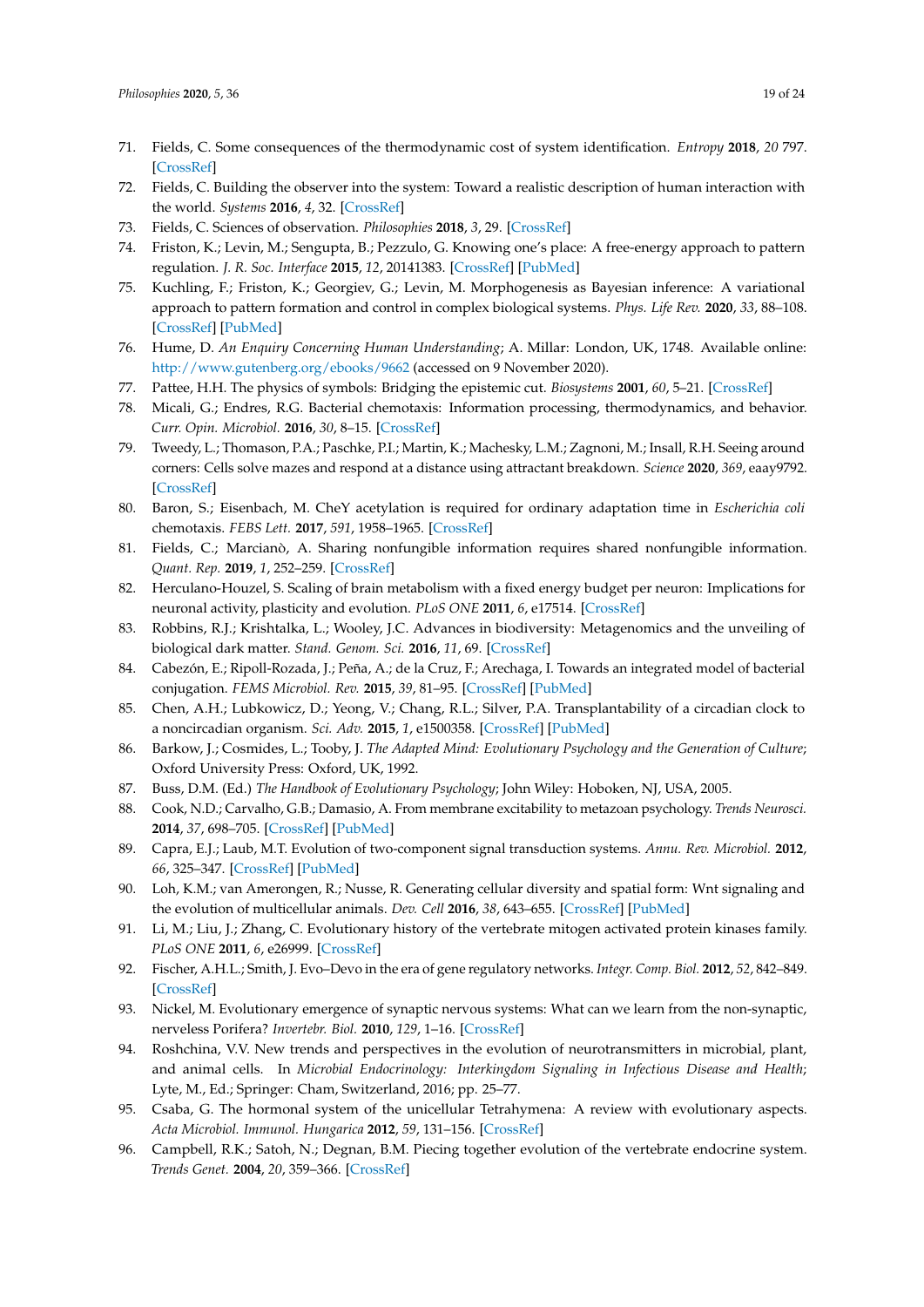- <span id="page-19-0"></span>97. Levin, M. Morphogenetic fields in embryogenesis, regeneration, and cancer: Non-local control of complex patterning. *Biosystems* **2012**, *109*, 243–261. [\[CrossRef\]](http://dx.doi.org/10.1016/j.biosystems.2012.04.005) [\[PubMed\]](http://www.ncbi.nlm.nih.gov/pubmed/22542702)
- 98. Levin, M. Molecular bioelectricity: How endogenous voltage potentials control cell behavior and instruct pattern regulation in vivo. *Mol. Biol. Cell.* **2014**, *25*, 3835–3850 [\[CrossRef\]](http://dx.doi.org/10.1091/mbc.e13-12-0708) [\[PubMed\]](http://www.ncbi.nlm.nih.gov/pubmed/25425556)
- <span id="page-19-1"></span>99. Levin, M.; Martyniuk, C.J. The bioelectric code: An ancient computational medium for dynamic control of growth and form. *BioSystems* **2018**, *164*, 76–93. [\[CrossRef\]](http://dx.doi.org/10.1016/j.biosystems.2017.08.009)
- <span id="page-19-2"></span>100. Arendt, D.; Tosches, M.A.; Marlow, H. From nerve net to nerve ring, nerve cord and brain—Evolution of the nervous system. *Nat. Rev. Neurosci.* **2016**, *17*, 61–72. [\[CrossRef\]](http://dx.doi.org/10.1038/nrn.2015.15) [\[PubMed\]](http://www.ncbi.nlm.nih.gov/pubmed/26675821)
- 101. Varoqueaux, F.; Fasshauer D. Getting nervous: An evolutionary overhaul for communication. *Annu. Rev. Genet.* **2017**, *51*, 455–476. [\[CrossRef\]](http://dx.doi.org/10.1146/annurev-genet-120116-024648)
- <span id="page-19-3"></span>102. Fields, C.; Bischof, J.; Levin, M. Morphological coordination: A common ancestral function unifying neural and non-neural signaling. *Physiology* **2020**, *35*, 16–30. [\[CrossRef\]](http://dx.doi.org/10.1152/physiol.00027.2019)
- <span id="page-19-4"></span>103. Guerrero, R.; Margulis, L.; Berlanga, M. Symbiogenesis: The holobiont as a unit of evolution. *Int. Microbiol.* **2013**, *16*, 133–143.
- <span id="page-19-5"></span>104. Gilbert, S.F. Symbiosis as the way of eukaryotic life: The dependent co-origination of the body. *J. Biosci.* **2014**, *39*, 201–209. [\[CrossRef\]](http://dx.doi.org/10.1007/s12038-013-9343-6)
- <span id="page-19-6"></span>105. Thiery, S.; Kaimer, C. The predation strategy of *Myxococcus Xanthus. Front. Microbiol.* **2020**, *11*, 2. [\[CrossRef\]](http://dx.doi.org/10.3389/fmicb.2020.00002)
- <span id="page-19-8"></span><span id="page-19-7"></span>106. Turner, J.S. Extended phenotypes and extended organisms. *Biol. Philos.* **2004**, *19*, 327–352. [\[CrossRef\]](http://dx.doi.org/10.1023/B:BIPH.0000036115.65522.a1)
- 107. Schultz, T.R.; Brady, S.G. Major evolutionary transitions in ant agriculture. *Proc. Natl. Acad. Sci. USA* **2008**, *105*, 5435–5440. [\[CrossRef\]](http://dx.doi.org/10.1073/pnas.0711024105)
- <span id="page-19-9"></span>108. Rakison, D.H.; Yermolayeva, Y. Infant categorization. *WIRES Cogn. Sci.* **2010**, *1*, 894–905. [\[CrossRef\]](http://dx.doi.org/10.1002/wcs.81)
- <span id="page-19-10"></span>109. Baillargeon, R.; Stavans, M.; Wu, D.; Gertner, Y.; Setoh, P.; Kittredge, A.K.; Bernard, A. Object individuation and physical reasoning in infancy: An integrative account. *Lang. Learn. Dev.* **2012**, *8*, 4–46. [\[CrossRef\]](http://dx.doi.org/10.1080/15475441.2012.630610) [\[PubMed\]](http://www.ncbi.nlm.nih.gov/pubmed/23204946)
- <span id="page-19-11"></span>110. Yan, D.; Lin, X. Shaping morphogen gradients by proteoglycans. *Cold Spring Harb. Perspect. Biol.* **2009**, *1*, a002493. [\[CrossRef\]](http://dx.doi.org/10.1101/cshperspect.a002493) [\[PubMed\]](http://www.ncbi.nlm.nih.gov/pubmed/20066107)
- <span id="page-19-12"></span>111. Clause, K.C.; Barker, T.H. Extracellular matrix signaling in morphogenesis and repair. *Curr. Opin. Biotechnol.* **2013**, *24*, 830–833. [\[CrossRef\]](http://dx.doi.org/10.1016/j.copbio.2013.04.011) [\[PubMed\]](http://www.ncbi.nlm.nih.gov/pubmed/23726156)
- <span id="page-19-13"></span>112. Gogna, R.; Shee, K.; Moreno, E. Cell competition during growth and regeneration. *Annu. Rev. Genet.* **2015**, *49*, 697–718. [\[CrossRef\]](http://dx.doi.org/10.1146/annurev-genet-112414-055214) [\[PubMed\]](http://www.ncbi.nlm.nih.gov/pubmed/26631518)
- <span id="page-19-14"></span>113. Madan, E.; Gogna, R.; Moreno, E. Cell competition in development: Information from flies and vertebrates. *Curr. Opin. Cell Biol.* **2018**, *55*, 150–157. [\[CrossRef\]](http://dx.doi.org/10.1016/j.ceb.2018.08.002) [\[PubMed\]](http://www.ncbi.nlm.nih.gov/pubmed/30208354)
- <span id="page-19-15"></span>114. Martin, A. The representation of object concepts in the brain. *Annu. Rev. Psychol.* **2007**, *58*, 25–45. [\[CrossRef\]](http://dx.doi.org/10.1146/annurev.psych.57.102904.190143)
- <span id="page-19-22"></span>115. Zimmer, H.D.; Ecker, U.K.H. Remembering perceptual features unequally bound in object and episodic tokens: Neural mechanisms and their electrophysiological correlates. *Neurosci. Biobehav. Rev.* **2010**, *34*, 1066–1079. [\[CrossRef\]](http://dx.doi.org/10.1016/j.neubiorev.2010.01.014)
- 116. Keifer, M.; Pulvermüller, F. Conceptual representations in mind and brain: Theoretical developments, current evidence and future directions. *Cortex* **2012**, *7*, 805–825. [\[CrossRef\]](http://dx.doi.org/10.1016/j.cortex.2011.04.006)
- <span id="page-19-19"></span>117. Clarke, A.; Tyler, L.K. Understanding what we see: How we derive meaning from vision. *Trends Cogn. Sci.* **2015**, *19*, 677–687. [\[CrossRef\]](http://dx.doi.org/10.1016/j.tics.2015.08.008) [\[PubMed\]](http://www.ncbi.nlm.nih.gov/pubmed/26440124)
- <span id="page-19-16"></span>118. Fields, C. Visual re-identification of individual objects: A core problem for organisms and AI. *Cogn. Process.* **2016**, *17*, 1–13. [\[CrossRef\]](http://dx.doi.org/10.1007/s10339-015-0736-3) [\[PubMed\]](http://www.ncbi.nlm.nih.gov/pubmed/26449819)
- <span id="page-19-17"></span>119. Yau, J.M.; Kim, S.S.; Thakur, P.H.; Bensmaia, S.J. Feeling form: The neural basis of haptic shape perception. *J. Neurophysiol.* **2016**, *115*, 631–642. [\[CrossRef\]](http://dx.doi.org/10.1152/jn.00598.2015) [\[PubMed\]](http://www.ncbi.nlm.nih.gov/pubmed/26581869)
- <span id="page-19-18"></span>120. Fields, C. Object Permanence. In *Encyclopedia of Evolutionary Psychological Science*; Shackelford, T.K., Weekes-Shackelford, V.A., Eds.; Springer: New York, NY, USA, 2017; Chapter 2373.
- <span id="page-19-20"></span>121. Eichenbaum, H.; Yonelinas, A.R.; Ranganath, C. The medial temporal lobe and recognition memory. *Annu. Rev. Neurosci.* **2007**, *30*, 123–152. [\[CrossRef\]](http://dx.doi.org/10.1146/annurev.neuro.30.051606.094328) [\[PubMed\]](http://www.ncbi.nlm.nih.gov/pubmed/17417939)
- <span id="page-19-21"></span>122. Fields, C. The very same thing: Extending the object token concept to incorporate causal constraints on individual identity. *Adv. Cogn. Psychol.* **2012**, *8*, 234–247. [\[CrossRef\]](http://dx.doi.org/10.5709/acp-0119-8) [\[PubMed\]](http://www.ncbi.nlm.nih.gov/pubmed/22956989)
- <span id="page-19-23"></span>123. Pitts, W.; McCulloch, W.S. How we know universals: The perception of auditory and visual forms. *Bull. Math. Biophys.* **1947**, *9*, 127–147. [\[CrossRef\]](http://dx.doi.org/10.1007/BF02478291)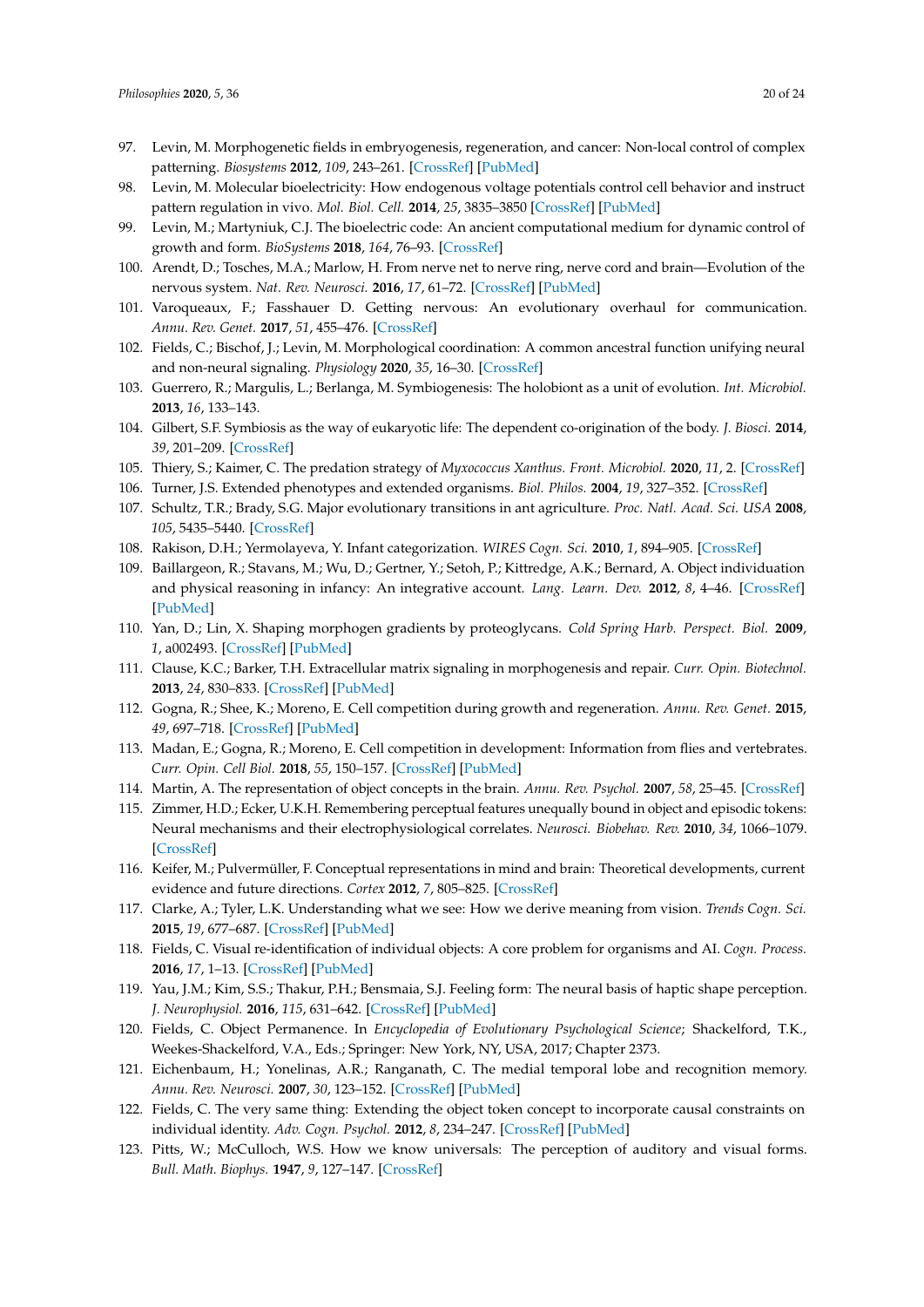- <span id="page-20-0"></span>124. Sasaki, Y.; Vuffel, W.; Knutsen, T.; Tyler, C.; Tootell, R. Symmetry activates extrastriate visual cortex in human and nonhuman primates. *Proc. Natl. Acad. Sci. USA* **2005**, *102*, 3159–3163. [\[CrossRef\]](http://dx.doi.org/10.1073/pnas.0500319102)
- <span id="page-20-1"></span>125. Fields, C. How humans solve the frame problem. *J. Expt. Theor. Artif. Intell.* **2013**, *25*, 441–456. [\[CrossRef\]](http://dx.doi.org/10.1080/0952813X.2012.741624)
- <span id="page-20-2"></span>126. Dietrich, E.; Fields, C. Equivalence of the Frame and Halting problems. *Algorithms* **2020**, *13*, 175. [\[CrossRef\]](http://dx.doi.org/10.3390/a13070175)
- <span id="page-20-3"></span>127. Wigner, E.P. Remarks on the mind-body question. In *The Scientist Speculates*; Good, I.J., Ed.; Heinemann: London, UK, 1961; pp. 284–302.
- 128. Schwartz, J.M.; Stapp, H.P.; Beauregard, M. Quantum physics in neuroscience and psychology: A neurophysical model of mind-brain interaction. *Philos. Trans. R. Soc. B* **2005**, *360*, 1309–1327. [\[CrossRef\]](http://dx.doi.org/10.1098/rstb.2004.1598)
- <span id="page-20-4"></span>129. Hameroff, S.; Penrose, R. Consciousness in the universe: A review of the 'OrchOR' theory. *Phys. Life Rev.* **2014**, *11*, 39–78. [\[CrossRef\]](http://dx.doi.org/10.1016/j.plrev.2013.08.002)
- <span id="page-20-5"></span>130. Fields, C. If physics is an information science, what is an observer? *Information* **2012**, *3* 92–123. [\[CrossRef\]](http://dx.doi.org/10.3390/info3010092)
- <span id="page-20-6"></span>131. Niehrs, C. On growth and form: A Cartesian coordinate system of Wnt and BMP signaling specifies bilaterian body axes. *Development* **2010**, *137*, 845–857. [\[CrossRef\]](http://dx.doi.org/10.1242/dev.039651) [\[PubMed\]](http://www.ncbi.nlm.nih.gov/pubmed/20179091)
- <span id="page-20-7"></span>132. Chichili, G.R.; Rodgers, W. Cytoskeleton-membrane interactions in membrane raft structure. *Cell. Mol. Life Sci.* **2009**, *66*, 2319–2328. [\[CrossRef\]](http://dx.doi.org/10.1007/s00018-009-0022-6) [\[PubMed\]](http://www.ncbi.nlm.nih.gov/pubmed/19370312)
- <span id="page-20-8"></span>133. Gidon, A.; Zolnik, T.A.; Fidzinski, P.; Bolduan, F.; Papoutsi, A.; Panaylota, P.; Holtkamp, M.; Vida, I.; Larkum, M.E. Dendritic action potentials and computation in human layer 2/3 cortical neurons. *Science* **2020**, *367*, 83–87. [\[CrossRef\]](http://dx.doi.org/10.1126/science.aax6239) [\[PubMed\]](http://www.ncbi.nlm.nih.gov/pubmed/31896716)
- <span id="page-20-9"></span>134. Penfield, W.; Boldrey, E. Somatic motor and sensory representation in the cerebral cortex of man as studied by electrical stimulation. *Brain* **1937**, *60*, 389–443. [\[CrossRef\]](http://dx.doi.org/10.1093/brain/60.4.389)
- <span id="page-20-10"></span>135. Gardner, J.L.; Merriam, E.P.; Movshon, J.A.; Heeger, D.J. Maps of visual space in human occipital cortex are retinotopic, not spatiotopic. *J. Neurosci.* **2008**, *28*, 3988–3999. [\[CrossRef\]](http://dx.doi.org/10.1523/JNEUROSCI.5476-07.2008)
- <span id="page-20-11"></span>136. Moser, E.I.; Kropff, E.; Moser, M.-B. Place cells, grid cells, and the brain's spatial representation system. *Annu. Rev. Neurosci.* **2008**, *31*, 31–89. [\[CrossRef\]](http://dx.doi.org/10.1146/annurev.neuro.31.061307.090723)
- <span id="page-20-12"></span>137. Abrams, N.E.; Primack, J.R. Cosmology and 21st century culture. *Science* **2001**, *293*, 1769–1770. [\[CrossRef\]](http://dx.doi.org/10.1126/science.1063090)
- <span id="page-20-13"></span>138. Johnson, C.H. Precise circadian clocks in prokaryotic cyanobacteria. *Curr. Issues Mol. Biol.* **2004**, *6*, 103–110.
- 139. Doherty, C.J.; Kay, S.A. Circadian control of global gene expression patterns. *Annu. Rev. Genet.* **2010**, *44*, 419–444. [\[CrossRef\]](http://dx.doi.org/10.1146/annurev-genet-102209-163432) [\[PubMed\]](http://www.ncbi.nlm.nih.gov/pubmed/20809800)
- <span id="page-20-14"></span>140. Chakrabarti, S.; Michor, F. Circadian clock effects on cellular proliferation: Insights from theory and experiments. *Curr. Opin. Cell Biol.* **2020**, *67*, 17–26. [\[CrossRef\]](http://dx.doi.org/10.1016/j.ceb.2020.07.003) [\[PubMed\]](http://www.ncbi.nlm.nih.gov/pubmed/32771864)
- <span id="page-20-15"></span>141. Kuchen, E.E.; Becker, N.B.; Claudino, N.; Höfer, T. Hidden long-range memories of growth and cycle speed correlate cell cycles in lineage trees. *eLife* **2020**, *9*, e51002. [\[CrossRef\]](http://dx.doi.org/10.7554/eLife.51002) [\[PubMed\]](http://www.ncbi.nlm.nih.gov/pubmed/31971512)
- <span id="page-20-16"></span>142. Beck, C.W.; Izpisúa Belmonte, J.C.I.; Christen, B. Beyond early development: *Xenopus* as an emerging model for the study of regenerative mechanisms. *Dev. Dyn.* **2009**, *238*, 1226–1248. [\[CrossRef\]](http://dx.doi.org/10.1002/dvdy.21890) [\[PubMed\]](http://www.ncbi.nlm.nih.gov/pubmed/19280606)
- <span id="page-20-17"></span>143. Friston, K.; Rigoli, F.; Ognibene, D.; Mathys, C.; FitzGerald, T.; Pezzulo, G. Active inference and epistemic value. *Cogn. Neurosci.* **2015**, *6*, 187–214. [\[CrossRef\]](http://dx.doi.org/10.1080/17588928.2015.1020053) [\[PubMed\]](http://www.ncbi.nlm.nih.gov/pubmed/25689102)
- <span id="page-20-18"></span>144. Godfrey-Smith, P. *Other Minds: The Octopus, the Sea, and the Deep Origins of Consciousness*; Farrar, Straus and Giroux: New York, NY, USA, 2016.
- <span id="page-20-19"></span>145. Wang, D.; Jin, S.; Zou, X. Crosstalk between pathways enhances the controllability of signalling networks. *IET Syst. Biol.* **2016**, *10*, 2–9. [\[CrossRef\]](http://dx.doi.org/10.1049/iet-syb.2014.0061) [\[PubMed\]](http://www.ncbi.nlm.nih.gov/pubmed/26816393)
- <span id="page-20-20"></span>146. Brodskiy, P.A.; Zartmann, J.J. Calcium as a signal integrator in developing epithelial tissues. *Phys. Biol.* **2018**, *15*, 051001. [\[CrossRef\]](http://dx.doi.org/10.1088/1478-3975/aabb18)
- <span id="page-20-21"></span>147. Niss, K.; Gomez-Casado, C.; Hjaltelin, J.X.; Joeris, T.; Agace, W.W.; Belling, K.G.; Brunak, S. Complete topological mapping of a cellular protein interactome reveals bow-tie motifs as ubiquitous connectors of protein complexes. *Cell Rep.* **2020**, *31*, 107763. [\[CrossRef\]](http://dx.doi.org/10.1016/j.celrep.2020.107763)
- <span id="page-20-22"></span>148. Dehaene, S.; Naccache, L. Towards a cognitive neuroscience of consciousness: Basic evidence and a workspace framework. *Cognition* **2001**, *79*, 1–37. [\[CrossRef\]](http://dx.doi.org/10.1016/S0010-0277(00)00123-2)
- 149. Baars, B.J.; Franklin, S. How conscious experience and working memory interact. *Trends Cogn. Sci.* **2003**, *7*, 166–172. [\[CrossRef\]](http://dx.doi.org/10.1016/S1364-6613(03)00056-1)
- 150. Baars, B.J.; Franklin, S.; Ramsoy, T.Z. Global workspace dynamics: Cortical "binding and propagation" enables conscious contents. *Front. Psychol.* **2013**, *4*, 200. [\[CrossRef\]](http://dx.doi.org/10.3389/fpsyg.2013.00200) [\[PubMed\]](http://www.ncbi.nlm.nih.gov/pubmed/23974723)
- 151. Dehaene, S.; Charles, L.; King, J.-R.; Marti, S. Toward a computational theory of conscious processing. *Curr. Opin. Neurobiol.* **2014**, *25*, 76–84. [\[CrossRef\]](http://dx.doi.org/10.1016/j.conb.2013.12.005) [\[PubMed\]](http://www.ncbi.nlm.nih.gov/pubmed/24709604)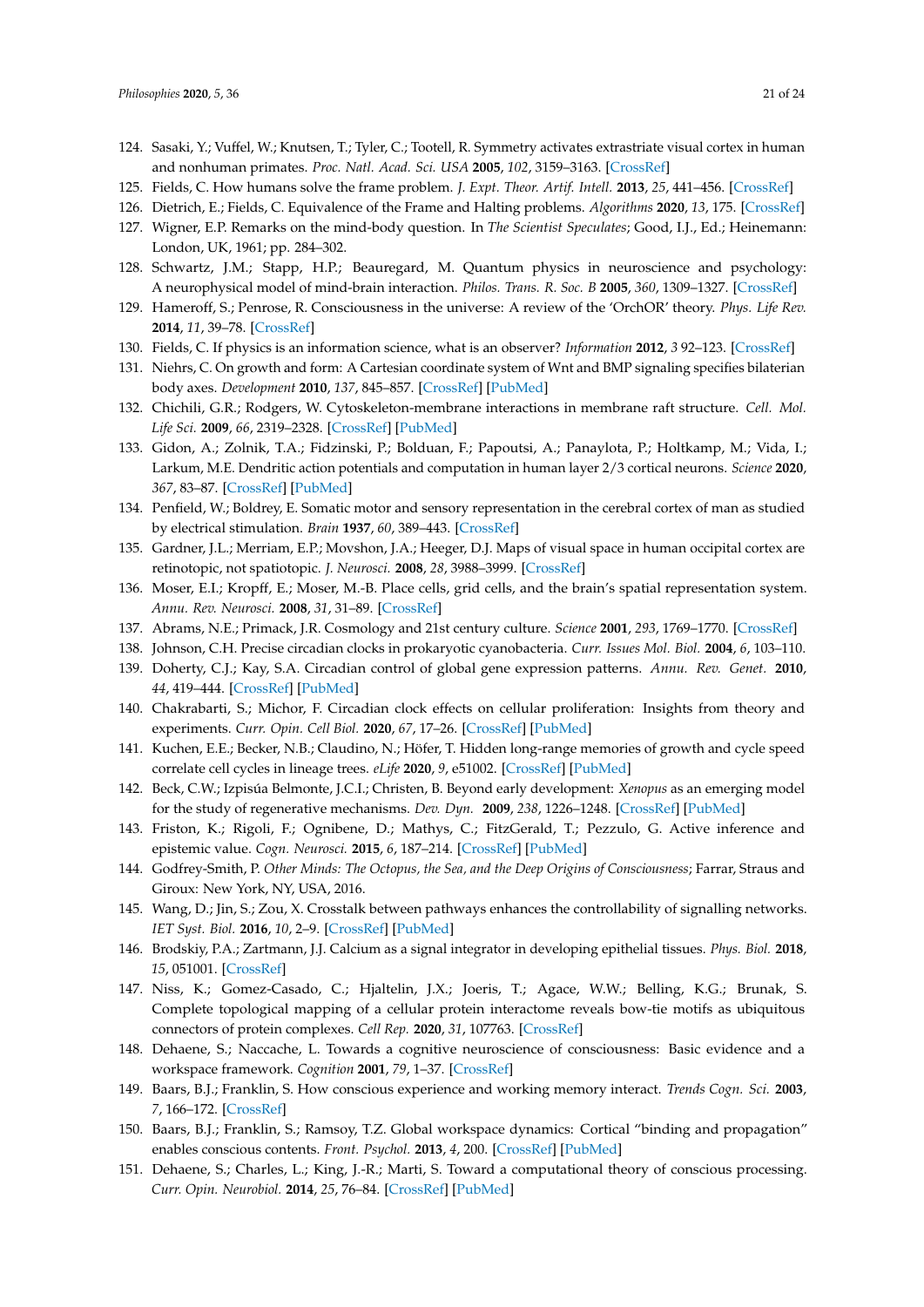- <span id="page-21-0"></span>152. Mashour, G.A.; Roelfsema, P.; Changeux, J.-P.; Dehaene, S. Conscious processing and the Global Neuronal Workspace hypothesis. *Neuron* **2020**, *105*, 776–798. [\[CrossRef\]](http://dx.doi.org/10.1016/j.neuron.2020.01.026) [\[PubMed\]](http://www.ncbi.nlm.nih.gov/pubmed/32135090)
- <span id="page-21-1"></span>153. Jacob, F.; Monod, J. Genetic regulatory mechanisms in the synthesis of proteins. *J. Mol. Biol.* **1961**, *3*, 318–356. [\[CrossRef\]](http://dx.doi.org/10.1016/S0022-2836(61)80072-7)
- <span id="page-21-2"></span>154. Dzhafarov, E.N.; Kujala, J.V.; Cervantes, V.H. Contextuality-by-default: A brief overview of concepts and terminology. In *Lecture Notes in Computer Science 9525*; Atmanspacher, H., Filik, T., Pothos, E., Eds.; Springer: Berlin, Germeny, 2016; pp. 12–23.
- 155. Dzhafarov, E.N.; Cervantes, V.H.; Kujala, J.V. Contextuality in canonical systems of random variables. *Philos. Trans. R. Soc. A* **2017**, *375*, 20160389. [\[CrossRef\]](http://dx.doi.org/10.1098/rsta.2016.0389) [\[PubMed\]](http://www.ncbi.nlm.nih.gov/pubmed/28971941)
- <span id="page-21-3"></span>156. Dzharfarov, E.N.; Kon, M. On universality of classical probability with contextually labeled random variables. *J. Math. Psych.* **2018**, *85*, 17–24. [\[CrossRef\]](http://dx.doi.org/10.1016/j.jmp.2018.06.001)
- <span id="page-21-4"></span>157. Mermin, N.D. Hidden variables and the two theorems of John Bell. *Rev. Mod. Phys.* **1993**, *65*, 803–815. [\[CrossRef\]](http://dx.doi.org/10.1103/RevModPhys.65.803)
- <span id="page-21-5"></span>158. Fields, C.; Glazebrook, J.F. Information flow in context-dependent hierarchical Bayesian inference. *J. Expt. Theor. Artif. Intell.* **2020**. [\[CrossRef\]](http://dx.doi.org/10.1080/0952813X.2020.1836034)
- <span id="page-21-6"></span>159. Pietsch, T.W.; Grobecker, D.B. The compleat angler: Aggressive mimicry in an Antennariid anglerfish. *Science* **1978**, *201*, 369–370. [\[CrossRef\]](http://dx.doi.org/10.1126/science.201.4353.369)
- <span id="page-21-7"></span>160. Sowa, J.F. (Ed.) *Principles of Semantic Networks: Explorations in the Representation of Knowledge*; Morgan Kauffman: San Mateo, CA, USA, 2014.
- <span id="page-21-8"></span>161. Uddin, L.Q. Salience processing and insular cortical function and dysfunction. *Nat. Rev. Neurosci.* **2015**, *16*, 55–61. [\[CrossRef\]](http://dx.doi.org/10.1038/nrn3857)
- <span id="page-21-9"></span>162. Schaefer, H.M.; Ruxton, G.D. Signal diversity, sexual selection and speciation. *Annu. Rev. Ecol. Evol. Syst.* **2015**, *46*, 573–592. [\[CrossRef\]](http://dx.doi.org/10.1146/annurev-ecolsys-112414-054158)
- <span id="page-21-10"></span>163. Müller, G.B. Evo-devo: Extending the evolutionary synthesis. *Nat. Rev. Genet.* **2007**, *8*, 943–949. [\[CrossRef\]](http://dx.doi.org/10.1038/nrg2219) [\[PubMed\]](http://www.ncbi.nlm.nih.gov/pubmed/17984972)
- <span id="page-21-11"></span>164. Carroll, S.B. Evo-devo and an expanding evolutionary synthesis: A genetic theory of morphological evolution. *Cell* **2008**, *134*, 25–36. [\[CrossRef\]](http://dx.doi.org/10.1016/j.cell.2008.06.030) [\[PubMed\]](http://www.ncbi.nlm.nih.gov/pubmed/18614008)
- <span id="page-21-12"></span>165. Sardet, C.; Paix, A.; Prodon, F.; Dru, P.; Chenevert, J. From oocyte to 16-cell stage: Cytoplasmic and cortical reorganizations that pattern the ascidian embryo. *Dev. Dyn.* **2007**, *36*, 1716–1731. [\[CrossRef\]](http://dx.doi.org/10.1002/dvdy.21136) [\[PubMed\]](http://www.ncbi.nlm.nih.gov/pubmed/17420986)
- <span id="page-21-13"></span>166. Durant, F.; Morokuma, J.; Fields, C.; Williams, K.; Adams, D.S.; Levin, M. Long-term, stochastic editing of regenerative anatomy via targeting endogenous bioelectric gradients. *Biophys. J.* **2017**, *112*, 2231–2243. [\[CrossRef\]](http://dx.doi.org/10.1016/j.bpj.2017.04.011) [\[PubMed\]](http://www.ncbi.nlm.nih.gov/pubmed/28538159)
- <span id="page-21-14"></span>167. Durant, F.; Bischof, J.; Fields, C.; Morokuma, J.; LaPalme, J.; Hoi, A.; Levin, M. The role of early bioelectric signals in the regeneration of planarian anterior-posterior polarity. *Biophys. J.* **2019**, *116*, 948–961. [\[CrossRef\]](http://dx.doi.org/10.1016/j.bpj.2019.01.029)
- <span id="page-21-15"></span>168. Pietak, A.; Bischof, J.; LaPalme, J.; Morokuma, J.; Levin, M. Neural control of body-plan axis in regenerating planaria. *PLoS Comput. Biol.* **2019**, *15*, e1006904. [\[CrossRef\]](http://dx.doi.org/10.1371/journal.pcbi.1006904)
- <span id="page-21-16"></span>169. Armus, H.L.; Montgomery, A.R.; Jellison, J.L. Discrimination learning in paramecia (*P. caudatum*). *Psychol. Rec.* **2006**, *56*, 489–498. [\[CrossRef\]](http://dx.doi.org/10.1007/BF03396029)
- <span id="page-21-17"></span>170. Shirakawa, T.; Gunji, Y.-P.; Miyake, Y. An associative learning experiment using the plasmodium of *Physarum polycephalum. Nano Commun. Net.* **2011**, *2*, 99–105. [\[CrossRef\]](http://dx.doi.org/10.1016/j.nancom.2011.05.002)
- <span id="page-21-18"></span>171. Karpiński, S.; Szechyxnxska-Hebda, M. Secret life of plants: From memory to intelligence. *Plant Signal Behav.* **2010**, *5*, 1391–1394. [\[CrossRef\]](http://dx.doi.org/10.4161/psb.5.11.13243)
- 172. Abramson, C.I.; Chicas-Mosier, A.M. Learning in plants: Lessons from *Mimosa pudica. Front. Psychol.* **2016**, *7*, 417. [\[CrossRef\]](http://dx.doi.org/10.3389/fpsyg.2016.00417) [\[PubMed\]](http://www.ncbi.nlm.nih.gov/pubmed/27065905)
- <span id="page-21-19"></span>173. Gagliano, M.; Vyazovskiy, V.V.; Borbély, A.A.; Grimonprez, M.; Depczynski, M. Learning by association in plants. *Sci. Rep.* **2016**, *6*, 38427. [\[CrossRef\]](http://dx.doi.org/10.1038/srep38427) [\[PubMed\]](http://www.ncbi.nlm.nih.gov/pubmed/27910933)
- <span id="page-21-20"></span>174. Lee, S.W.; O'Doherty, J.P.; Shimojo, S. Neural computations mediating one-shot learning in the human brain. *PLoS Biol.* **2015**, *13*, e1002137. [\[CrossRef\]](http://dx.doi.org/10.1371/journal.pbio.1002137) [\[PubMed\]](http://www.ncbi.nlm.nih.gov/pubmed/25919291)
- <span id="page-21-21"></span>175. Major, G.; Larkum, M.E.; Schiller, J. Active properties of neocortical pyramidal neuron dendrites. *Annu. Rev. Neurosci.* **2013**, *36*, 1–24. [\[CrossRef\]](http://dx.doi.org/10.1146/annurev-neuro-062111-150343)
- <span id="page-21-22"></span>176. Eyal, G.; Verhoog, M.B.; Test-Silva, G.; Deitcher, Y.; Benavides-Piccione, R.; DeFelipe, J.; de Kock, C.P.J.; Mansvelder, H.D.; Segev, I. Human cortical pyramidal neurons: From spines to spikes via models. *Front. Cell. Neurosci.* **2018**, *12*, 181. [\[CrossRef\]](http://dx.doi.org/10.3389/fncel.2018.00181)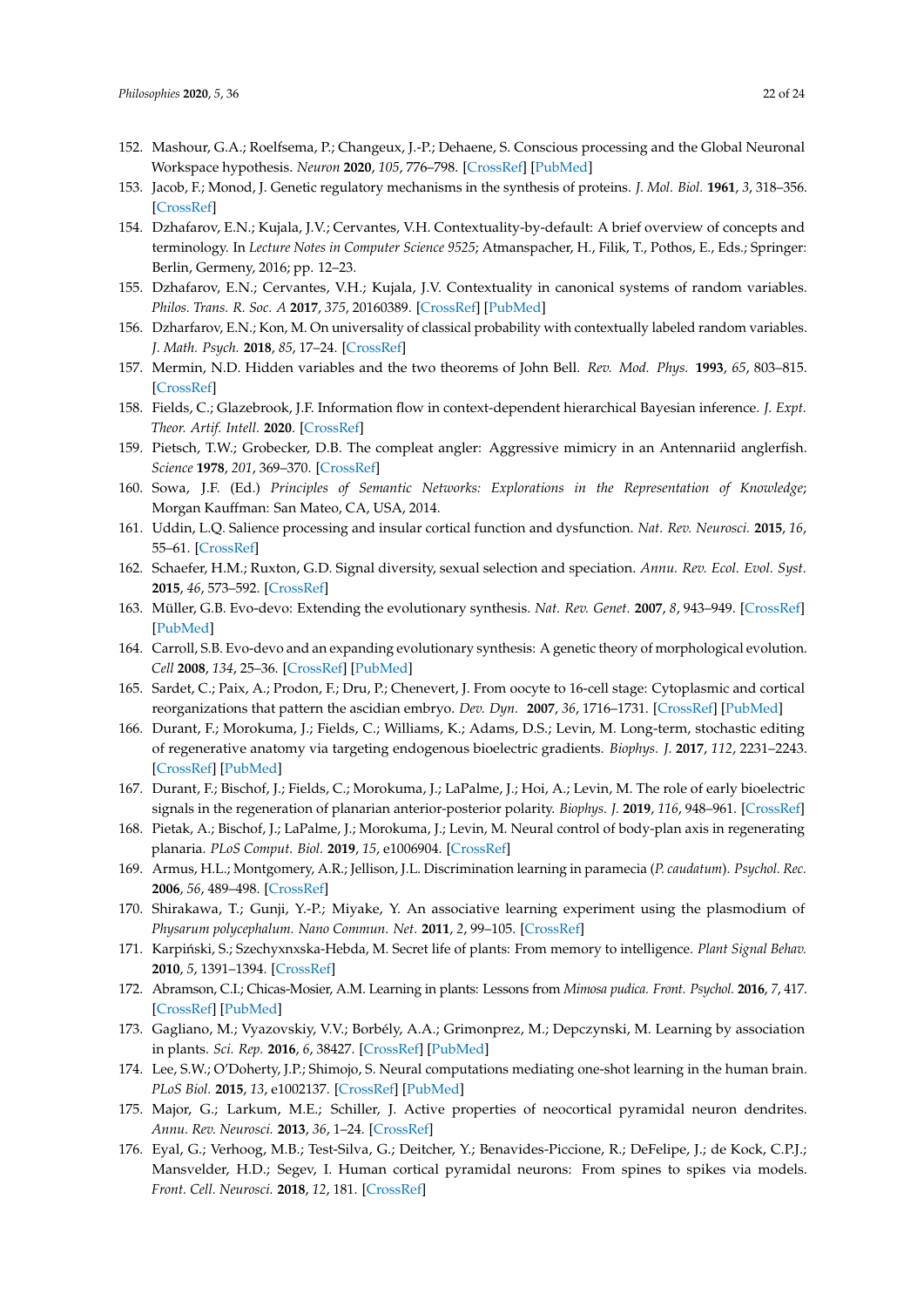- <span id="page-22-0"></span>177. Day, J.J.; Sweatt, J.D. Cognitive neuroepigenetics: A role for epigenetic mechanisms in learning and memory. *Neurobiol. Learn. Mem.* **2011**, *96*, 2–12. [\[CrossRef\]](http://dx.doi.org/10.1016/j.nlm.2010.12.008)
- <span id="page-22-1"></span>178. Marshall, P.; Bredy, T.W. Cognitive neuroepigenetics: The next evolution in our understanding of the molecular mechanisms underlying learning and memory? *NPJ Sci. Learn.* **2016**, 16014. [\[CrossRef\]](http://dx.doi.org/10.1038/npjscilearn.2016.14)
- <span id="page-22-2"></span>179. Schuman, C.D.; Potok, T.E.; Patton, R.M.; Birdwell, D.; Dean, M.E.; Rose, G.S.; Plank, J.S. A survey of neuromorphic computing and neural networks in hardware. *arXiv* **2017**, arXiv:1705.06963v1.
- <span id="page-22-4"></span><span id="page-22-3"></span>180. Foster, P.L. Adaptive mutation: Implications for evolution. *BioEssays* **2000**, *22*, 1067–1074. [\[CrossRef\]](http://dx.doi.org/10.1002/1521-1878(200012)22:12<1067::AID-BIES4>3.0.CO;2-Q)
- 181. Mitchell, A.; Romano, G.H.; Groisman, B.; Yona, A.; EDekel, E.; Kupiec, M.; Dahan, O.; Pilpel, Y. Adaptive prediction of environmental changes by microorganisms. *Nature* **2009**, *460*, 220–224. [\[CrossRef\]](http://dx.doi.org/10.1038/nature08112)
- <span id="page-22-5"></span>182. Corballis, M.C. The evolution of language. *Proc. N. Y. Acad. Sci.* **2009**, *1156*, 19–43. [\[CrossRef\]](http://dx.doi.org/10.1111/j.1749-6632.2009.04423.x) [\[PubMed\]](http://www.ncbi.nlm.nih.gov/pubmed/19338501)
- 183. Bro-Jorgensen, J. Dynamics of multiple signalling systems: Animal communication in a world in flux. *Trends Ecol. Evol.* **2010**, *25*, 292–300. [\[CrossRef\]](http://dx.doi.org/10.1016/j.tree.2009.11.003) [\[PubMed\]](http://www.ncbi.nlm.nih.gov/pubmed/20022401)
- <span id="page-22-6"></span>184. Hebets, E.A.; Barron, A.B.; Balakrishnan, C.N.; Hauber, M.E.; Mason, P.H.; Hoke, K.L. A systems approach to animal communication. *Proc. R. Soc. B* **2016**, *283*, 20152889. [\[CrossRef\]](http://dx.doi.org/10.1098/rspb.2015.2889) [\[PubMed\]](http://www.ncbi.nlm.nih.gov/pubmed/26936240)
- <span id="page-22-7"></span>185. Iwaniuk, A.N.; Lefebvre, L.; Wylie, D.R. The comparative approach and brain-behaviour relationships: A tool for understanding tool use. *Can. J. Exp. Psychol.* **2009**, *63*, 150–159. [\[CrossRef\]](http://dx.doi.org/10.1037/a0015678) [\[PubMed\]](http://www.ncbi.nlm.nih.gov/pubmed/19485606)
- 186. Lefebvre, L. Brains, innovations, tools and cultural transmission in birds, non-human primates, and fossil hominins. *Front. Hum. Neurosci.* **2013**, *7*, 245. [\[CrossRef\]](http://dx.doi.org/10.3389/fnhum.2013.00245)
- 187. McGrew, W.C. Is primate tool use special? Chimpanzee and New Caledonian crow compared. *Philos. Trans. R. Soc. B* **2013**, *368* 20120422. [\[CrossRef\]](http://dx.doi.org/10.1098/rstb.2012.0422)
- <span id="page-22-8"></span>188. Navarrete, A.F.; Reader, S.M.; Street, S.E.; Whalen, A.; Lal, K.N. The coevolution of innovation and technical intelligence in primates. *Philos. Trans. R. Soc. B* **2016**, *371*, 20150186. [\[CrossRef\]](http://dx.doi.org/10.1098/rstb.2015.0186)
- <span id="page-22-9"></span>189. Fisher, S.E.; Scharff, C. FOXP2 as a molecular window into speech and language. *Trends Genet.* **2009**, *25*, 166–177. [\[CrossRef\]](http://dx.doi.org/10.1016/j.tig.2009.03.002)
- <span id="page-22-10"></span>190. Adolphs, R. The social brain: Neural basis of social knowledge. *Annu. Rev. Psychol.* **2009**, *60*, 693–716. [\[CrossRef\]](http://dx.doi.org/10.1146/annurev.psych.60.110707.163514)
- <span id="page-22-11"></span>191. Blackiston, D.J.; Shomrat, T.; Levin, M. The stability of memories during brain remodeling: A perspective. *Commun. Integr. Biol.* **2015**, *8*, e1073424. [\[CrossRef\]](http://dx.doi.org/10.1080/19420889.2015.1073424)
- <span id="page-22-12"></span>192. Henriques, G. The Tree of Knowledge system and the theoretical unification of psychology. *Rev. Gen. Psychol.* **2003**, *7*, 150–182. [\[CrossRef\]](http://dx.doi.org/10.1037/1089-2680.7.2.150)
- 193. Mercier, H.; Sperber, D. Why do humans reason? Arguments for an argumentative theory. *Behav. Brain Sci.* **2011**, *34*, 57–111. [\[CrossRef\]](http://dx.doi.org/10.1017/S0140525X10000968) [\[PubMed\]](http://www.ncbi.nlm.nih.gov/pubmed/21447233)
- 194. Trivers, R.L. *The Folly of Fools: The Logic of Deceit and Self-Deception in Human Life*; Basic Books: New York, NY, USA, 2011.
- <span id="page-22-13"></span>195. Cushman, F. Rationalization is rational. *Behav. Brain Sci.* **2020**, *43*, e28. [\[CrossRef\]](http://dx.doi.org/10.1017/S0140525X19001730) [\[PubMed\]](http://www.ncbi.nlm.nih.gov/pubmed/31133084)
- <span id="page-22-14"></span>196. Bargh, J.A.; Ferguson, M.J. Beyond behaviorism: On the automaticity of higher mental processes. *Psychol. Bull.* **2000**, *126*, 925–945. [\[CrossRef\]](http://dx.doi.org/10.1037/0033-2909.126.6.925)
- 197. Bargh, J.A.; Schwader, K.L.; Hailey, S.E.; Dyer, R.L.; Boothby, E.J. Automaticity in social-cognitive processes. *Trends Cogn. Sci.* **2012**, *16*, 593–605. [\[CrossRef\]](http://dx.doi.org/10.1016/j.tics.2012.10.002)
- <span id="page-22-15"></span>198. Csikszentmihályi, M. *Flow: The Psychology of Optimal Experience*; Harper and Row: New York, NY, USA, 1990.
- <span id="page-22-17"></span><span id="page-22-16"></span>199. Melnikoff, D.E.; Bargh, J.A. The mythical number two. *Trends Cogn. Sci.* **2018**, *22*, 280–293. [\[CrossRef\]](http://dx.doi.org/10.1016/j.tics.2018.02.001)
- <span id="page-22-18"></span>200. Chater, N. *The Mind is Flat. The Remarkable Shallowness of the Improvising Brain*; Allen Lane: London, UK, 2018.
- 201. Hoffman, D.D.; Singh, M.; Prakash, C. The interface theory of perception. *Psychon. Bull. Rev.* **2015**, *22*, 1480–1506. [\[CrossRef\]](http://dx.doi.org/10.3758/s13423-015-0890-8)
- <span id="page-22-19"></span>202. Fields, C.; Glazebrook, J.F. Do Process-1 simulations generate the epistemic feelings that drive Process-2 decision-making? *Cogn. Process.* **2020**. [\[CrossRef\]](http://dx.doi.org/10.1007/s10339-020-00981-9)
- <span id="page-22-20"></span>203. Gallistel, C.R. The neurobiological bases for the computational theory of mind. In *On Concepts, Modules, and Language*; de Almeida, R.G., Gleitman, L., Eds.; Oxford University Press: New York, NY, USA, 2017; pp. 275–296.
- <span id="page-22-21"></span>204. Chomsky, N. Review of B. F. Skinner, Verbal Behavior. *Language* **1959**, *35*, 26–58. [\[CrossRef\]](http://dx.doi.org/10.2307/411334)
- <span id="page-22-22"></span>205. Martins, M.J.D.; Muršič, Z.; Oh, J.; Fitch, W.T. Representing visual recursion does not require verbal or motor resources. *Cogn. Psych.* **2015**, *77*, 20–41. [\[CrossRef\]](http://dx.doi.org/10.1016/j.cogpsych.2015.01.004)